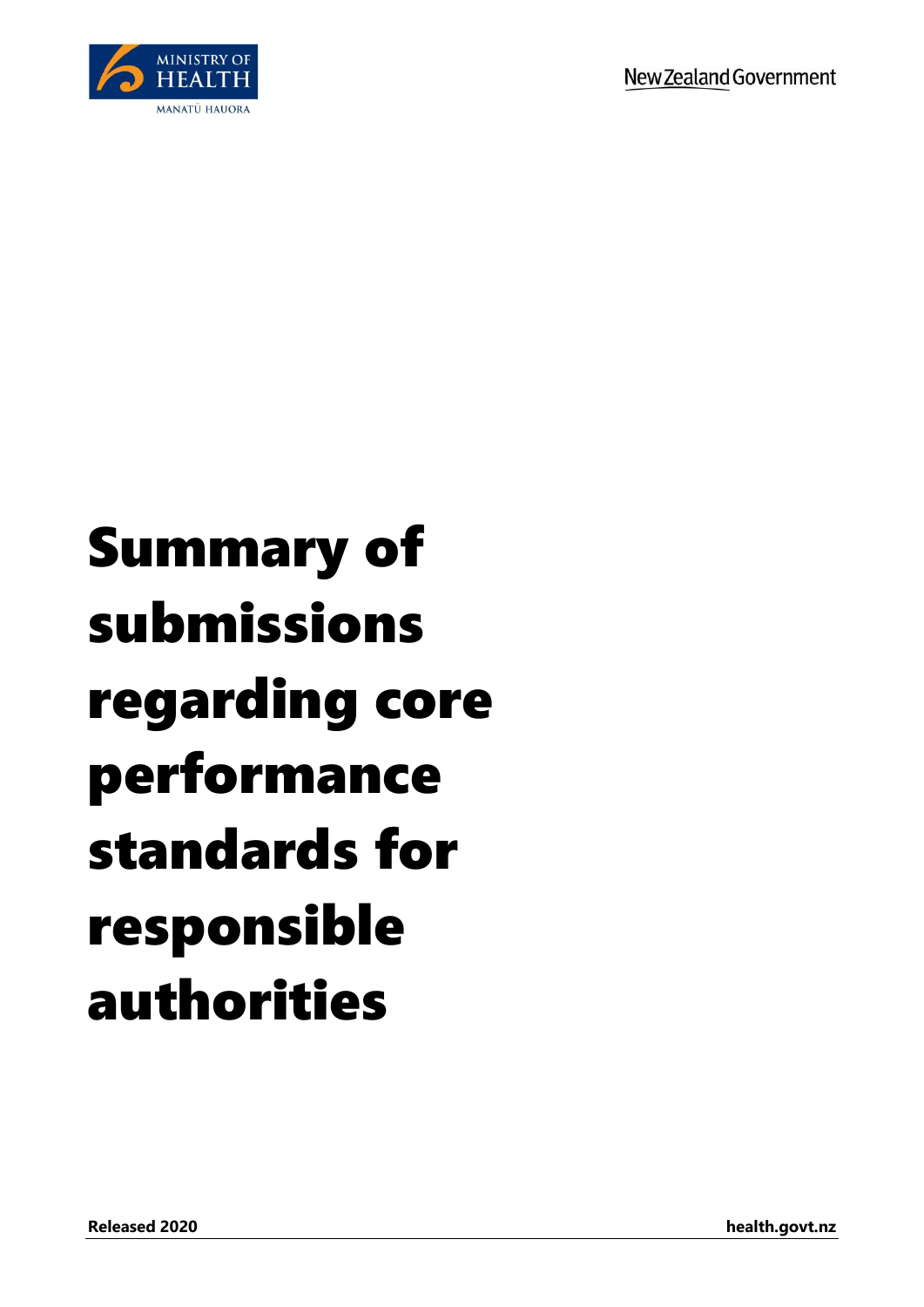Citation: Ministry of Health. 2020. *Summary of submissions regarding core performance standards for responsible authorities*. Wellington: Ministry of Health.

Published in September 2020 by the Ministry of Health PO Box 5013, Wellington 6140, New Zealand

ISBN 978-1-99-002934-9 (online) HP 7455



This document is available at health.govt.nz



This work is licensed under the Creative Commons Attribution 4.0 International licence. In essence, you are free to: share ie, copy and redistribute the material in any medium or format; adapt ie, remix, transform and build upon the material. You must give appropriate credit, provide a link to the licence and indicate if changes were made.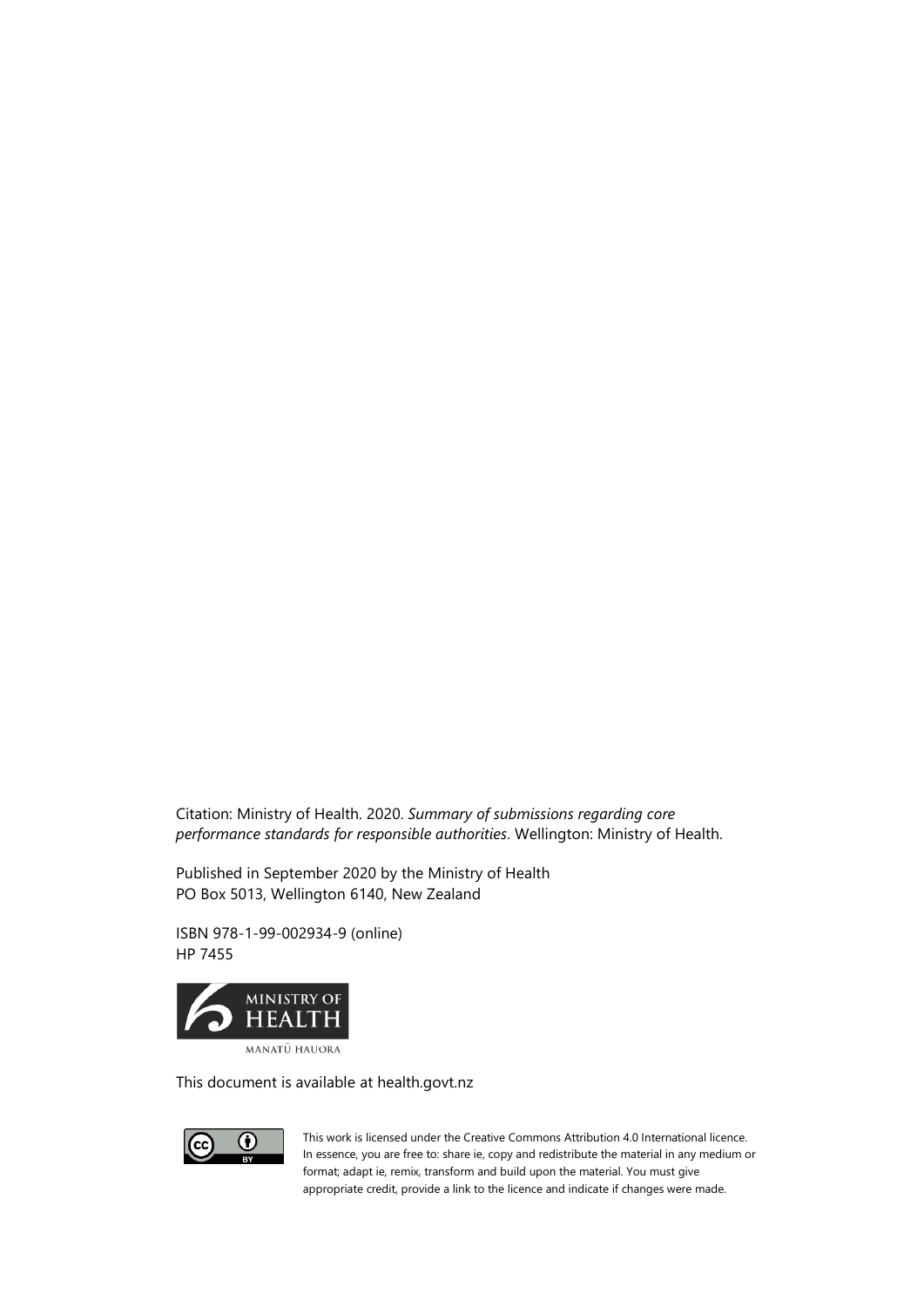# **Contents**

| Background and number of submissions |    |
|--------------------------------------|----|
| <b>Submission summary</b>            | 3  |
| Guiding principles                   | 3  |
| Nature of reviews                    | 4  |
| Scope of reviews and methodology     | 4  |
| Roles and responsibilities           | 5  |
| Schedule for first round of reviews  | 6  |
| Reporting                            |    |
| The standards                        | 13 |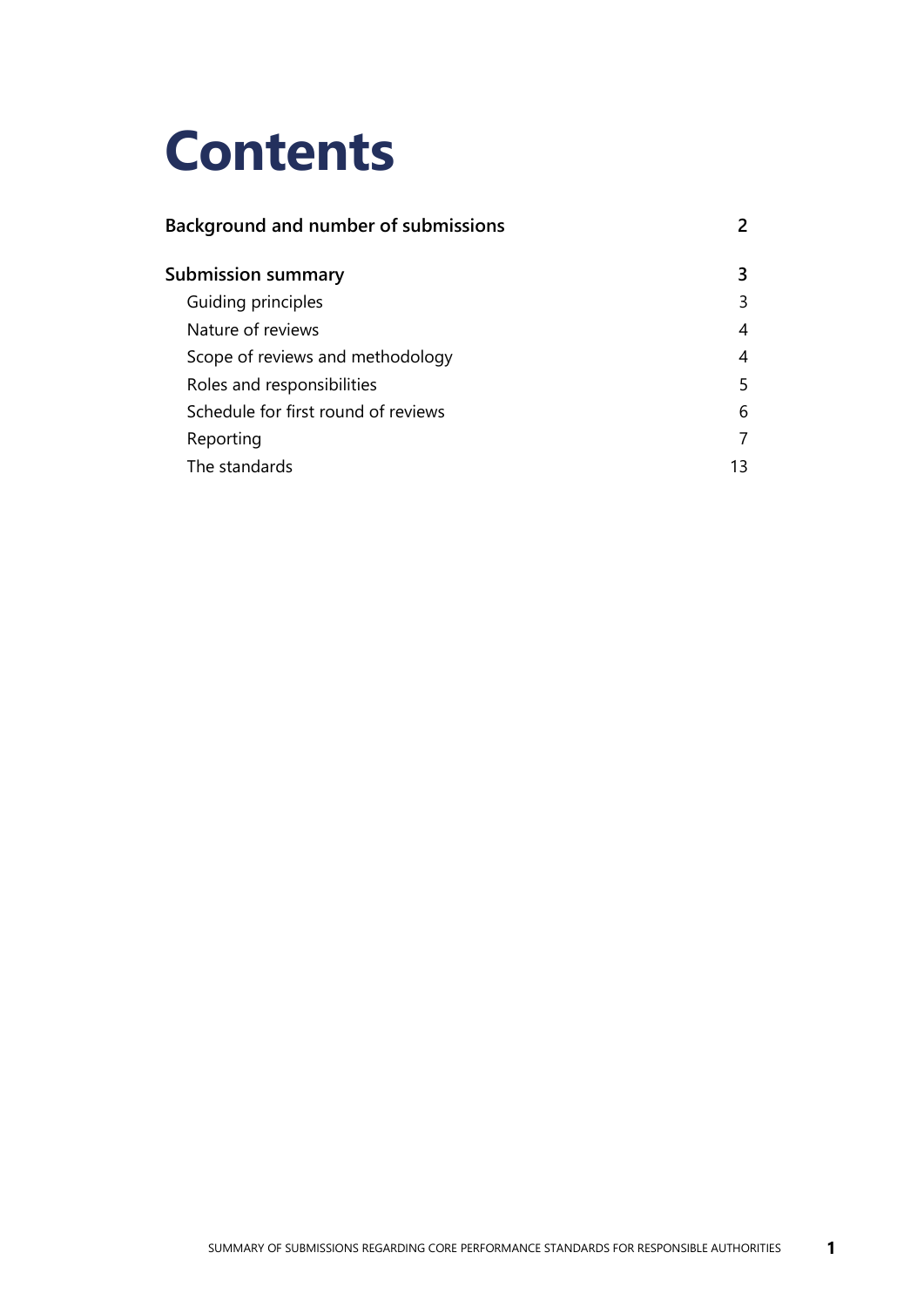# <span id="page-3-0"></span>**Background and number of submissions**

When the Health Practitioners Competence Assurance Act 2003 (HPCA Act or the Act) was amended in 2019, one of the amendments introduced regular, independent performance reviews for responsible authorities (RAs) (see section 122A of the HPCA Act). This change is in line with international trends in health occupational regulation, which include strengthening consumer protection, standardising legislation and institutional design, and improving the overall performance of regulators.

The Ministry of Health recently asked for feedback on draft (general) terms of reference (ToR) and core standards for performance reviews of responsible authorities. This paper outlines our analysis of the 69 submissions we received<sup>1</sup>.

There were 31 individual and 38 organisational submissions. Table 1 summarises the types of stakeholders making submissions and the number of submissions in each group. Approximately 90% of submissions were from New Zealand-based stakeholders. (See the appendix for the full list of submitters.)

| <b>Stakeholder type</b>       | <b>Number of submissions</b> |          |  |
|-------------------------------|------------------------------|----------|--|
| District health board         | 2                            | (3%)     |  |
| Government agency             | 5                            | (7%)     |  |
| Member of the public          | 1                            | (1%)     |  |
| Other                         | 6                            | (9%)     |  |
| Professional association      | 16                           | (23%)    |  |
| Professional college          | 6                            | (9%)     |  |
| Regulated health practitioner | 27                           | (39%)    |  |
| Responsible authorities*      | 5*                           | $(7%)^*$ |  |
| Training provider             | 1                            | (1%)     |  |
| Total                         | 69                           | (100%)   |  |

#### **Table 1: Submissions by stakeholder type**

\* Three joint submissions represented a total of 13 responsible authorities.

In total, 14 of the 16 responsible authorities made submissions individually and/or collectively.

<sup>1</sup> One submission (from the Australian Health Practitioner Regulation Agency) was misdirected to another organisation and therefore received well after the submission deadline. It has been included in the total number of submissions received and was read and considered as part of our ultimate analysis, but it was not excerpted for this summary.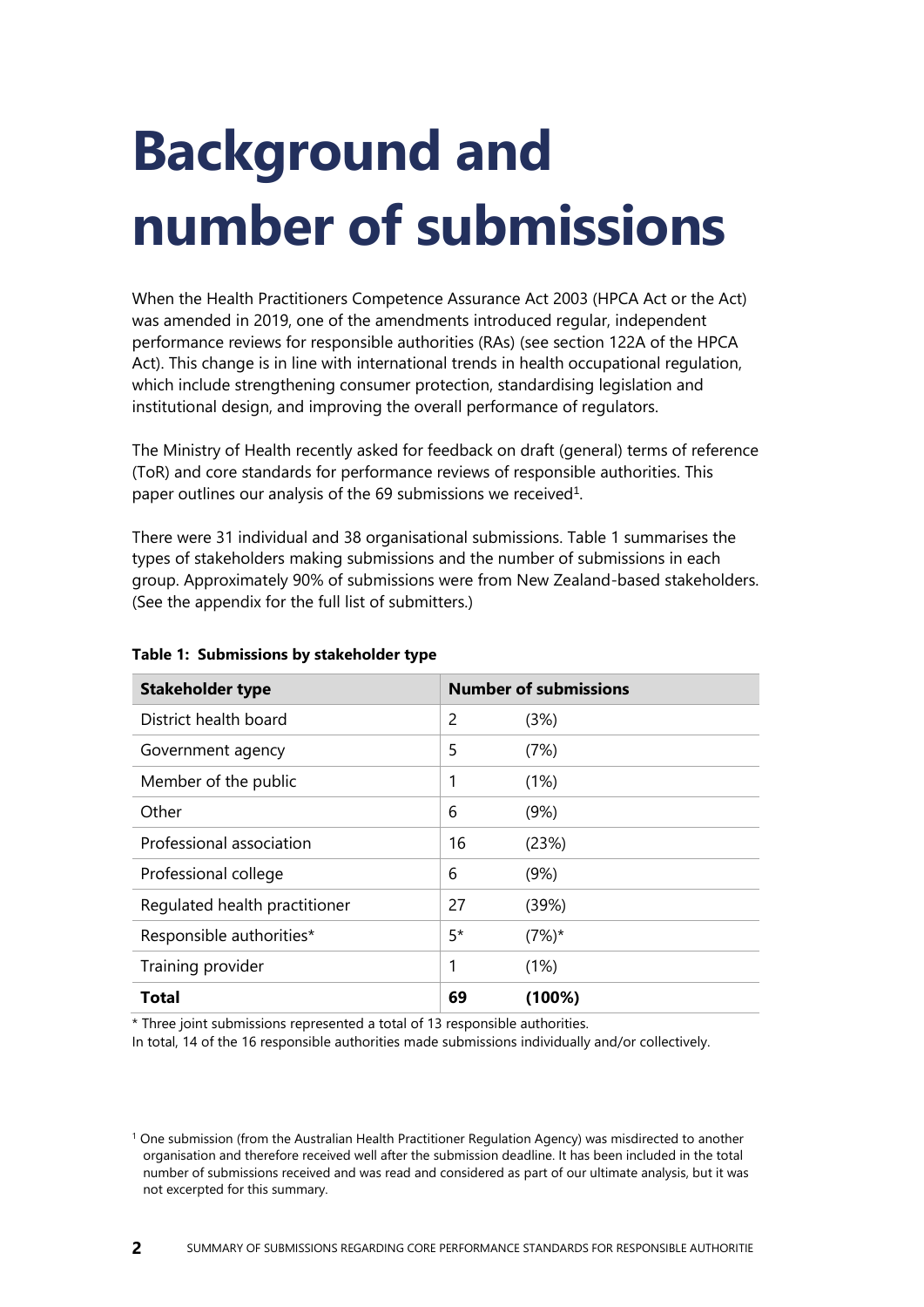# <span id="page-4-0"></span>**Submission summary**

The consultation included 17 discussion questions. Submissions could be made in writing by completing a hard copy form or an online form. A question-by-question summary follows.

## **1. Please comment on the following sections of the proposed Terms of Reference**

<span id="page-4-1"></span>Forty-nine submitters (72%) commented on this question.

# **Guiding principles**

A clear majority expressed support for the guiding principles. A number of responses specifically supported the inclusion of Right-touch principles, and some argued for stronger articulation of what they consider to be the RAs' Tiriti obligations.

'… the guiding principles do not articulate strongly enough the obligations of the crown to uphold … Te Tiriti o Waitangi as the guiding foundation of how we interact in partnership with key stakeholders.'

A wish to see Tiriti obligations reflected in the standards was one of the major themes of the feedback received on all aspects of the ToR and standards.

'This foundation document and agreement between Māori and the crown established a partnership at the forefront of all decision making. As mentioned in Appendix 1 Pg 14, m: "Ensure principles of the treaty are followed …" This needs to be intrinsic in its functions and capacity. It is not enough for the proposed standards to include the treaty as a broader focus, this should be intentionally inserted and asserted at all levels, including these proposed standards, it's guiding principles and those in RA governance roles, with the overarching theme of establishing and maintain authentic partnerships with Māori at all levels. Moving from labelling Māori as a "stakeholder" to a "partner" is the first step to be made.'

In contrast, one submission stated that the emphasis on protecting the health and safety of Māori cannot be a guiding principle as it is not specifically referenced in the HPCA Act, and that the principles of Right-touch regulation are not requirements in New Zealand. Another submission proposed that, as the Right-touch principles were 'a UK process', we should instead develop an 'NZ framework … in partnership with Māori'.

Another recurring theme was a call for greater involvement of practitioners in regulatory and review processes.

'Better outcomes are achieved for the public when the regulated profession is included in the development of the regulations thereby having full understanding and acceptance of them.'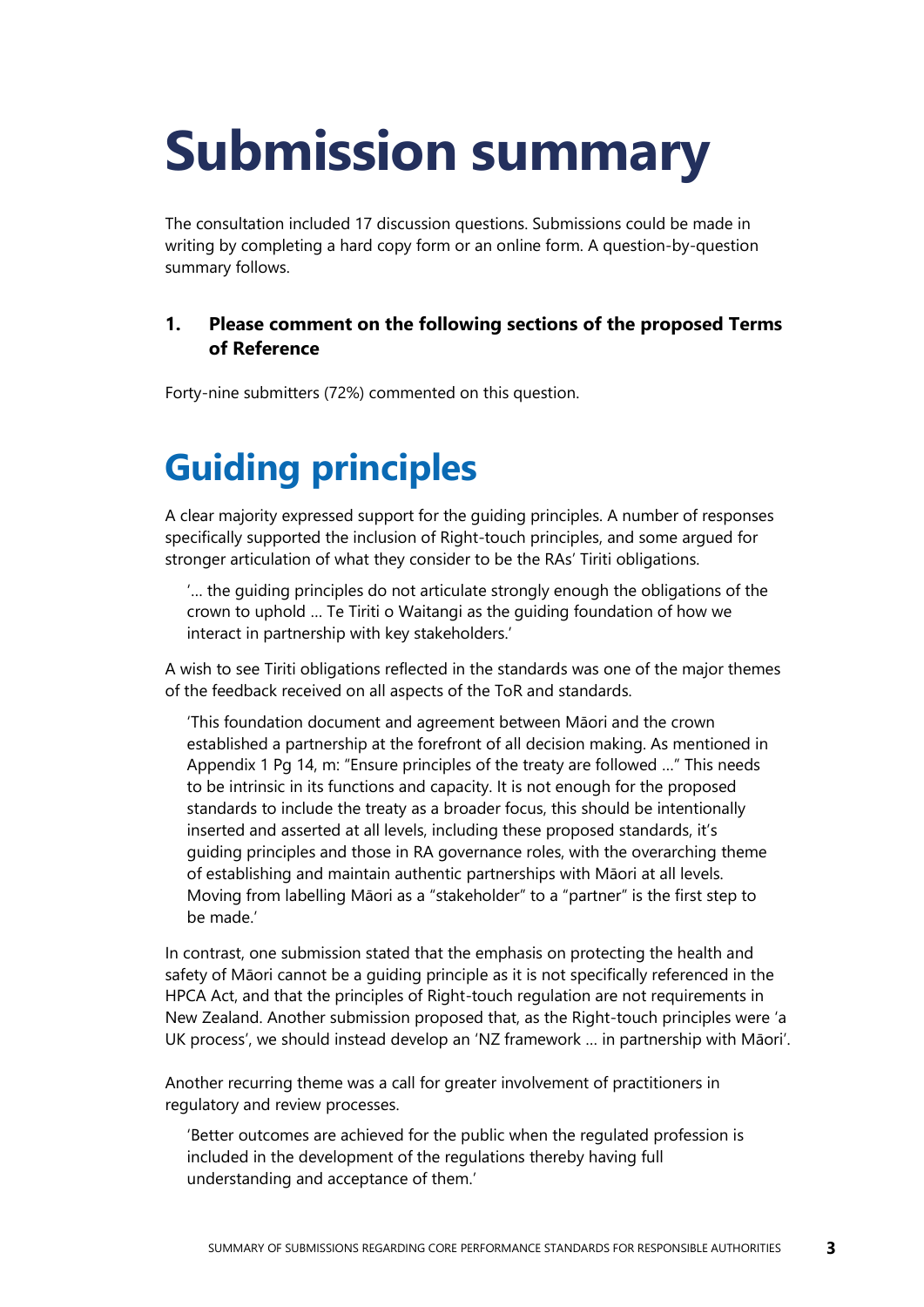'… there is little weighting of the views of the regulated on how well the regulator is performing, other than being cognisant of stakeholders interests.'

Finally, submissions expressed contrasting opinions on the breadth and depth of reviews.

'We agree that the principles of modern regulatory strategy and practice including risk based, responsive and right touch regulation must be fully integrated into the standards. However, reviews should also consider whether RAs have adopted regulatory strategies that are effective and suit the context that they operate within. If not, there is a risk that the review will focus overwhelmingly on whether the RA has met each individual standard at the expense of the higher-level review.'

'The "Performance reviews" section includes a list of principles. This has the potential to make the review task onerous and costly if reviewers are expected to consider "prescribed performance standards" through multiple lenses. This list should be prioritised to 3-5 key principles that align with the review's purpose; focusing on the few things that really impact on the performance of an RA will streamline the process.'

## <span id="page-5-0"></span>**Nature of reviews**

Submissions also supported the description of the nature of reviews. Concerns focused on the use of self-assessment and the eventual tailoring of terms of reference for each review.

'[We] encourage the Ministry to consider having consistent terms of reference, review processes, and reporting requirements across the responsible authorities. When one of the aims of performance reviews is to build competence and foster continued performance improvement of responsible authorities, being able to learn from each others' performance reviews will be essential … Consistency of process will also be important for ensuring responsible authorities are approached in a fair and consistent manner.'

Others, however, welcomed the intent to tailor reviews.

'We welcome the flexibility to allow tailored reviews outside of the five-year cycle.'

# <span id="page-5-1"></span>**Scope of reviews and methodology**

Feedback was more mixed on the scope and methodology section of the ToR.

'As a responsible regulatory authority independent from the Crown, the Council welcomes the scope of the CPSRA [ToR and standards] and its focus on transparency, accountability and public safety.'

'We strongly support a standards-based scope and methodology, focused on section 118 outcomes/outputs. Using a standards-based approach for reviews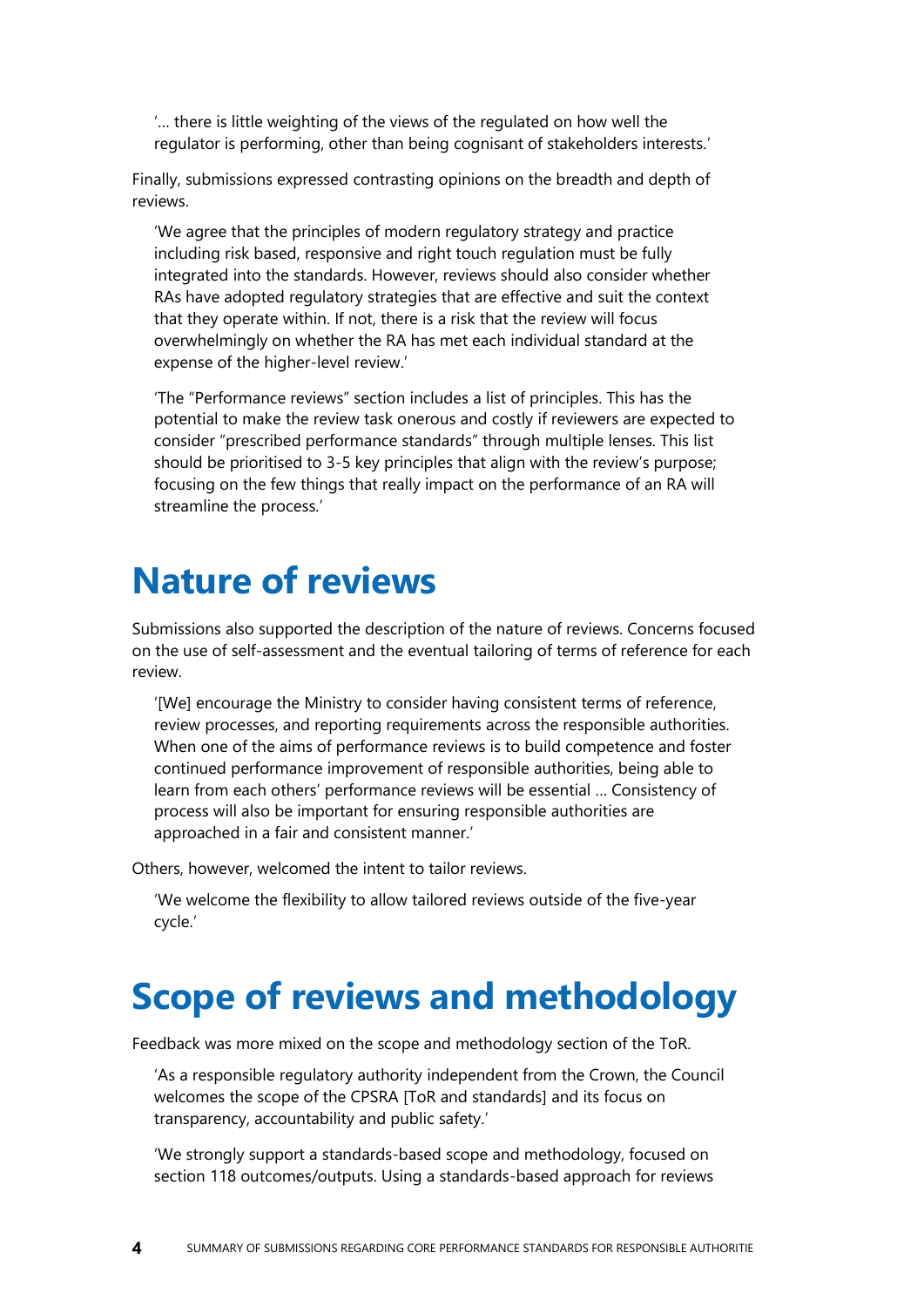with constructive feedback is good regulatory practice. There is a high level of concern about the required evidence and how the performance reviews are expected to be carried out.'

As mentioned above, a recurring theme was a call for greater involvement of practitioners in review processes.

'[We] suggest including a requirement in the performance review process to seek feedback from the respective profession or industry peak body on the performance of the RA in question.'

## <span id="page-6-0"></span>**Roles and responsibilities**

Feedback was mixed and leaning more toward unfavourable on the proposals about roles and responsibilities. Some called for practitioners, policy analysts, and academics to be part of the review team and for any conflicts of interest to be identified.

'There would be the expectation that relevant registered health practitioners with significant knowledge and experience with dealing with regulatory issues and themselves having a clear understanding of the practical provision of all the RA roles would be an integral part of any assessment team.'

'It is not clear from the roles and responsibilities information … if there would be one reviewer or a review team. The College would encourage the Ministry to use a collaborative approach for conducting the reviews and/or evaluating the evidence to help ensure there is a greater level of impartiality. Having more than one reviewer involved in the process may also provide opportunities to build a greater "pool" of reviewers with varying levels of knowledge and experience.'

In contrast, another submitter noted that the HPCA Act (section 122A) specifies that 'an independent person' will be appointed to conduct the review. Views were markedly divergent on who should, or should not, be appointed as reviewers.

'The Ministry proposes that performance reviews would be conducted under the Ministry of Health's HSII-QAS-HealthCERT framework. Although the HealthCERT framework may be relevant for the certification and audit of hospitals, rest homes, residential disability care facilities and fertility providers, the Physiotherapy Board considers it is not adapted to a review of the health profession regulatory environment implemented by the Act.'

'We are aware of and have worked with certified reviewers under the Ministry of Health's HSII-QAS-HealthCERT framework and are satisfied that the Ministry will be able to rely on their experience and expertise to deliver on the brief provided to them.'

'[We] recommend the Ministry of Health include two (2) reviewers, one Māori and one non-Māori, to complete the performance reviews of responsible authorities. This is to help ensure the safety of Māori as well as encouraging the responsible authorities to work in an equitable way.'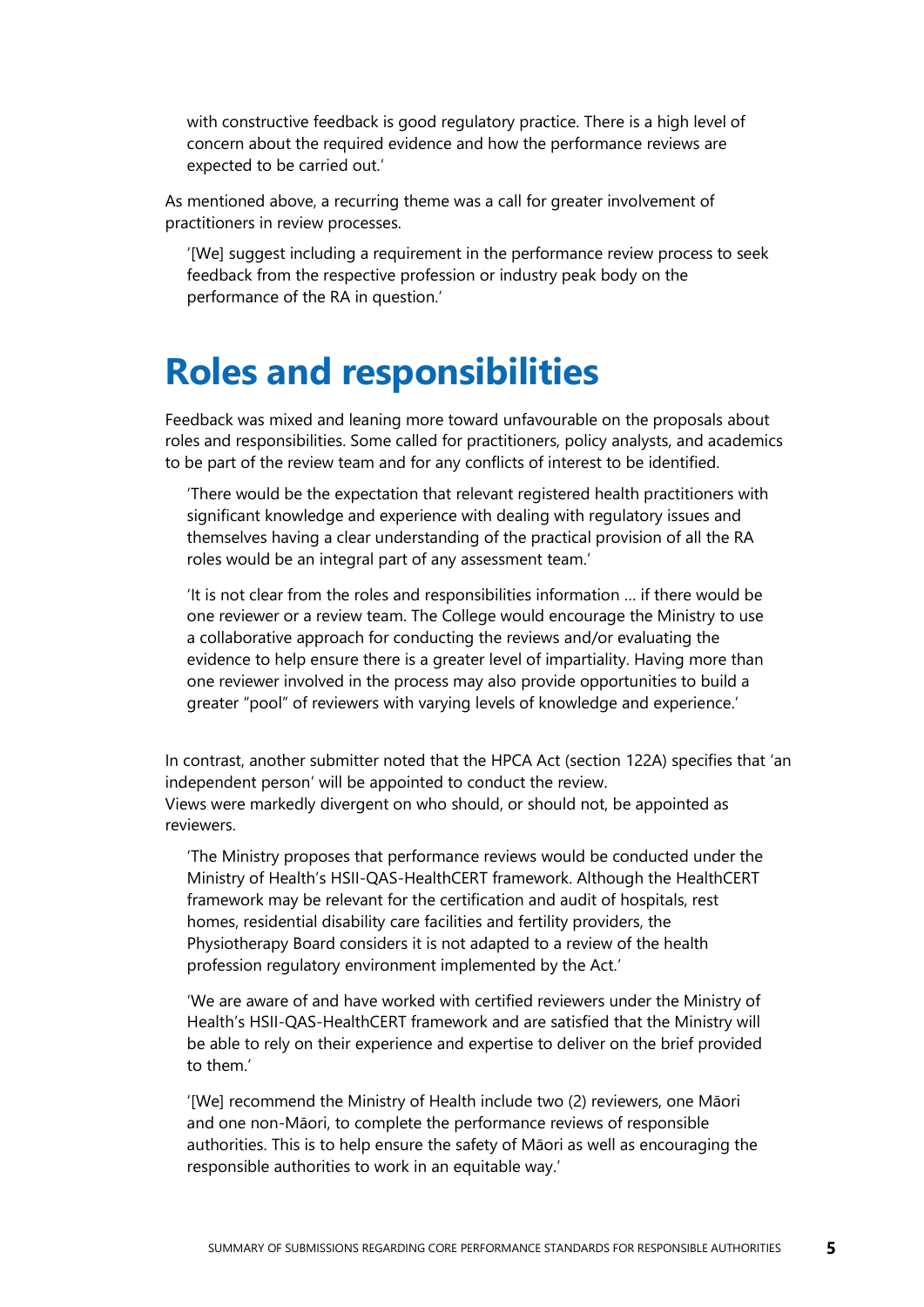'The reviews should be conducted by more than one person and one should be Māori and one represent the public (health consumer) and one a person trained in audits …'

'We recognise the need for cost-effectiveness, but caution that this should not be a driving factor in appointing reviewers. We strongly encourage the focus to be on knowledge, expertise and experience, which we note are included … To promote public confidence, reviewers will need to be demonstrably independent from and objective about the authority under review.'

'For the principles of Te Tiriti o Waitangi (partnership, participation and protection) to be upheld, there will need to be Māori input to the nomination and selection of all reviewers who conduct the independent performance reviews of the responsible authorities. Indeed, there is a potential conflict of interest in the event the Crown nominates its reviewer for responsible authorities' performance in relation to Te Tiriti o Waitangi. Particularly in relation to performance on Te Tiriti, the reviewer should be nominated by Māori, not by the Crown.'

Another concern was that the role of the Ministry was not adequately defined.

'We would expect to see the roles and responsibility of the Ministry covered here. For example, recruiting and selecting reviewers, any administrative support, negotiating scope of review. Clarification on the role of the Ministry is important for a number of reasons, including the risk that through taking on responsibility for the performance review directly, the Ministry takes (or is perceived to take) ultimate responsibility for the performance of the responsible authorities.'

## <span id="page-7-0"></span>**Schedule for first round of reviews**

Although feedback was mixed, it generally supported the proposal on scheduling of initial reviews. Some arguments were for shortening the notification period, while others favoured lengthening it.

'12 months seems an inordinate lengthy time. If the regulatory authority is performing as required, then 3-6 months prior notice of a review should be satisfactory.'

'A review should be able to take place without notice. The boards should be working to these standards currently and a review with minimal notice or a spot check would ensure that boards are assessed on what they are doing now not how they plan to work as a result of being reviewed.'

'The principle of providing at least 12 months' notice to a responsible authority of a review appears generous and one weighted towards the convenience of responsible authorities rather than public protection. We appreciate that the completion of a self-assessment will take time, but consider that a responsible authority should be in a position to be reviewed at all times. A 12 month or longer lead-in time may risk the perception that it is allowing a responsible authority to get its house in order before being subjected to assessment.'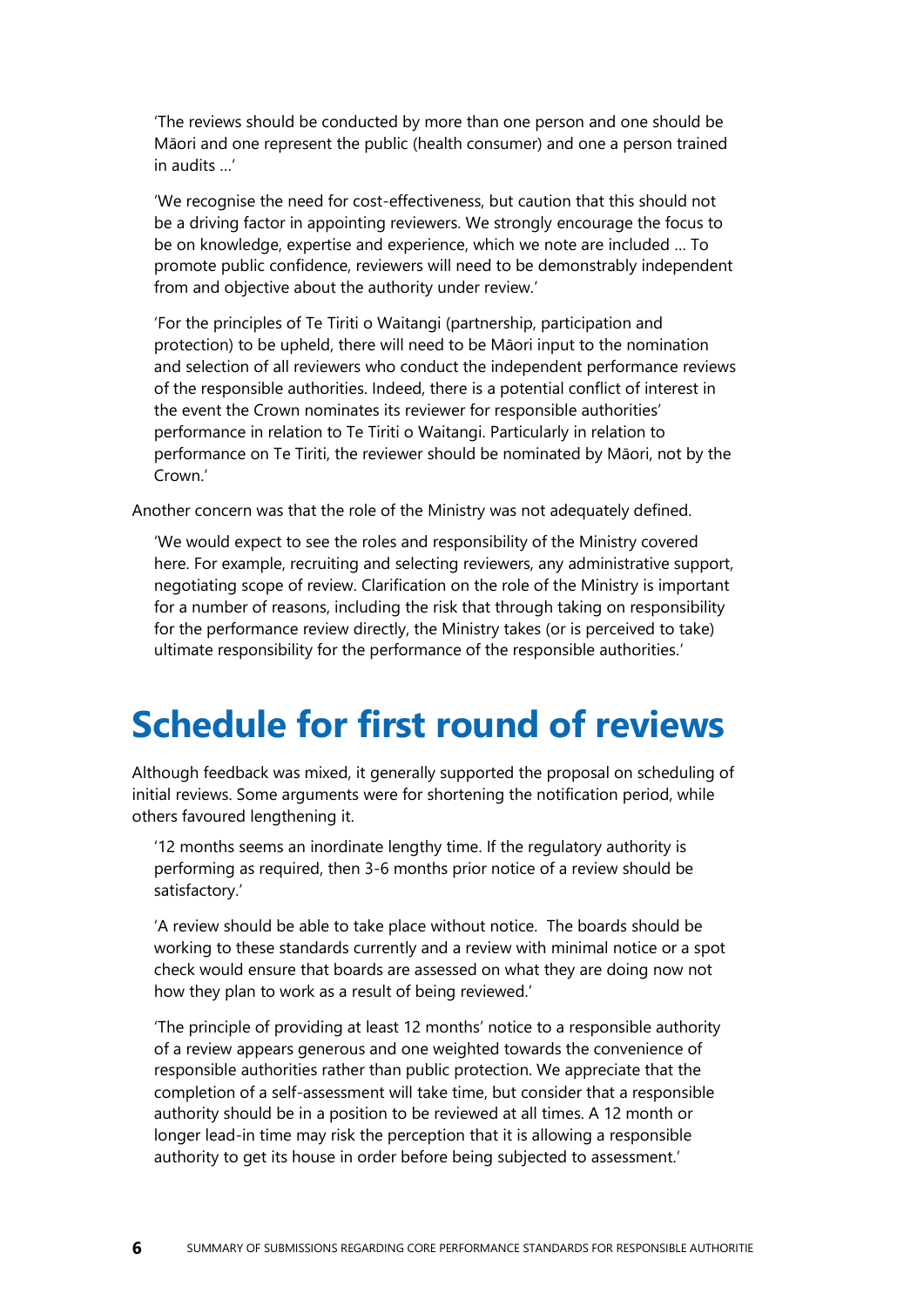'We note the suggestion that an amendment be made to the HPCAA in a Statutes Amendment Bill to push the review deadline back two years. This proposed solution, alone, does not provide the certainty required for RAs, who will be required to provide dedicated staff resource and budgeted finance for the reviews. The regulatory impact statement considered by Cabinet recognised this crucial timing point; indicating that terms of reference should be set at least three years before the review takes place. At the very least, the Councils consider that scheduling need not be delayed by the current consultation and urges the Ministry to commence that consultation about scheduling as a matter of urgency.'

'To assist budget planning, the RAs believe a minimum of 12 months prior notice to an RA is reasonable, though a longer notice period would be helpful, where possible, to ease any cost implications.'

'One of the key points in the summary of the impact statement notes that the terms of reference for each review will be set at least three years before the review takes place. We would caution that, unless the terms of reference are very broad, these may significantly hinder the Ministry's ability to undertake a review that focuses on the main areas of current or emerging risk.'

# <span id="page-8-0"></span>**Reporting**

The feedback on the reporting section was mostly supportive, particularly favouring making the report public and providing it to practitioners. A number of submitters made small, operational suggestions.

'Access to the report by health practitioners is important as these stakeholders have a vested interest in the performance of our regulatory body that we fund and accept regulations from.'

'The report should be released to the public and all stakeholders at the same time as it is submitted to the Minister and the responsible authority.'

'We agree, for reasons of public (and the practitioner) confidence in the authority, upon completion of any review, the entire report should be available to the public.'

'In our experience, the publishing of reports is crucial for transparency, and so we are pleased to see the requirement for responsible authorities to publish the report on their website and to formally respond with their action plans in their annual reports.'

Some submitters believe that an RA should be able to comment on more than just factual errors in the draft report, or that RAs should have a mechanism to dispute the report if they choose.

'It is important that any document required to be published does not diminish the public confidence in the respective RA. It would be appropriate for the RA to have a right of response before a report is published.'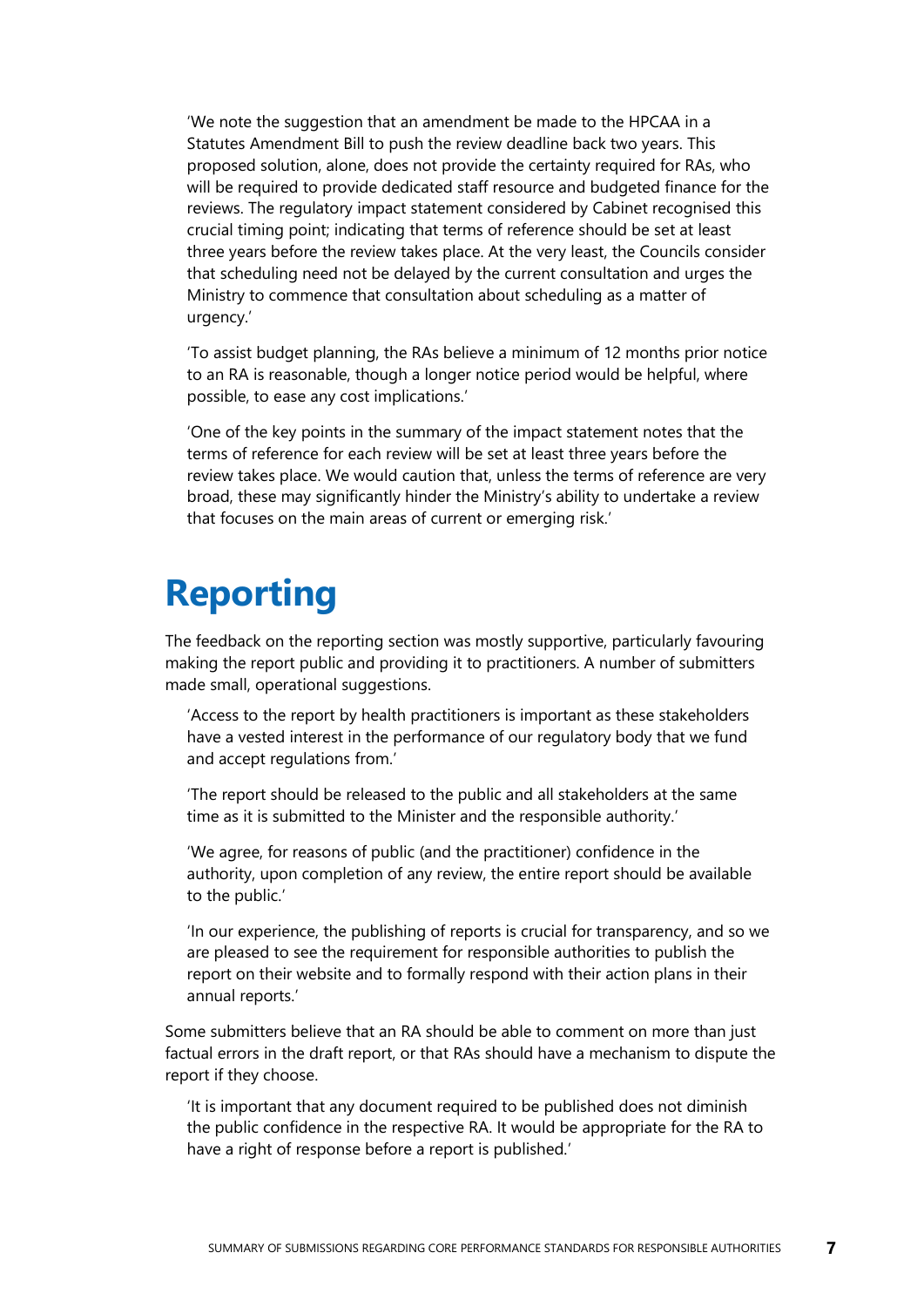'Although the mechanisms above support a fair process, the [Council] notes, however, that no review or appeal processes are outlined should the responsible authority dispute the final report.'

### **2. What negative impacts (if any) do you foresee arising from the proposed approach to performance reviews?**

Forty-one submitters (60%) commented on this question, with about 80% of those noting possible negative impacts.

Concerns about financial and resource costs dominated the feedback.

'The [Council] notes that the cost of reviews will be met by responsible authorities. Although the consultation document includes the principle of being cost-effective and affordable for every responsible authority, in reality performance reviews are likely to be costly. As well as the direct cost of the review, there will also be indirect use of staff time and resources in preparing for and responding to any review. Meeting these costs may include increasing the practicing certificate fees of health practitioners, a cost that tends to be met by employers. As such, the cost of performance reviews will essentially be passed onto the already underfunded health budget. This means it is even more important that reviews are managed carefully to be as cost-effective as possible, while maximising positive outcomes for the health and safety of the public.'

'At the very least there needs to be an indication of the average cost of a review. As each authority is subject to being reviewed against the same set of standards, this should allow the Ministry to set each review at a standard capped cost. Authorities need to have more transparency as to the expected cost of a review so they can include that into their budgets with sufficient advance notice.'

'Only concern is that the smaller RAs may have difficulties performing the reviews. Costs are meant to be within the ability of each RA to afford but this is likely still to require increased registration costs for each professional member, disproportionately for the smaller membership RAs (compare podiatry with nursing).'

'There is always a risk of unintended consequences from regulatory action, and we would encourage this to be considered in detail, in line with the eight elements we outline in Right-touch regulation. By focusing, through performance review, on particular areas of a responsible authority's performance, there is a risk that the responsible authority puts resources into that area at the expense of others. There is also a risk that the focus of reviews drives the work of the responsible authorities, which may not necessarily be the intention. An overly-burdensome approach to performance review can also take resources from the responsible authorities' work to protect the public, the impact of which may be especially keenly felt in smaller organisations.'

'Finally, there is concern at the additional cost that will be incurred as a result of this additional requirement for independent performance reviews of responsible authorities. There is a view that these costs should, at the very least, be shared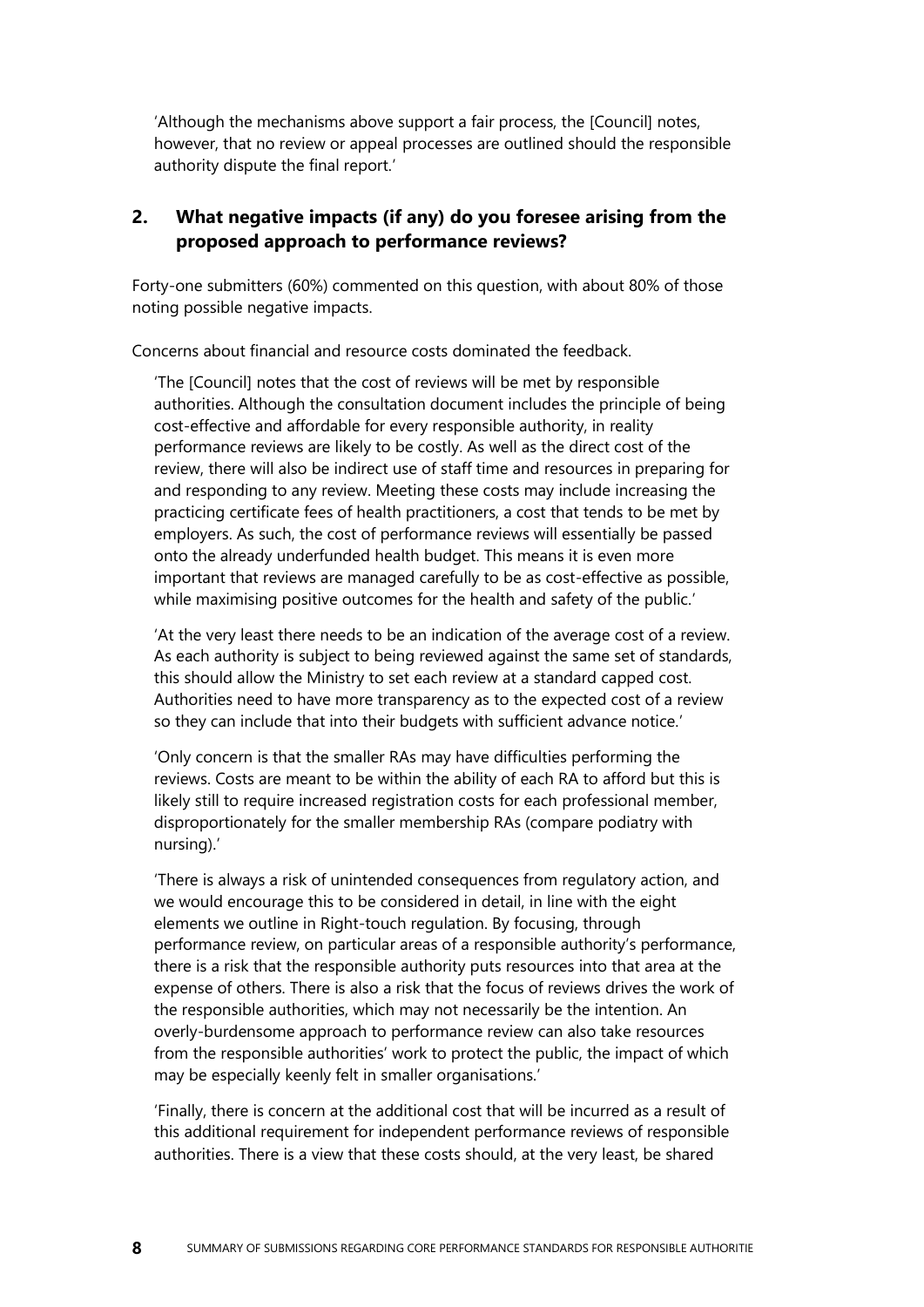between the Ministry of Health and the responsible authority, if not borne fully by the government.'

## **3. Will review against the proposed standards provide confidence that a responsible authority is carrying out its functions in the interest of public safety?**

Thirty-six submitters (53%) commented on this question.

Half of the respondents stated that the reviews will provide confidence, while a further 43% expressed some agreement. Submitters noted that transparency and public awareness will be necessary preconditions to growing confidence, and that the RAs will also need to follow up on any recommendations in a meaningful way.

'Yes. Only if the public are made aware that RAs are reviewed and audited. As much of the public are not aware of what RAs do in general, I am not sure how much a review will do to improve public confidence. Transparency is extremely important and improvements in RA actions are necessary. Auditing needs to be standardised and the public needs to be assured that review results in real improvements, not just another tick box appeasement.'

'This depends on whether the responsible authority will act on the findings in the review.'

'[We] believe that a review will provide confidence that a responsible authority is carrying out its functions in the interest of public safety, so long as the review is addressing both clinical and cultural safety.'

'The review against the proposed standards will provide limited confidence in terms of public health and safety. The level of confidence will depend on the level of acceptance of the standards and this consultation process may provide greater assurance to stakeholders. Ultimately confidence will depend very much on how the reviews themselves are undertaken.'

'We consider the scope and coverage of the proposed standards [are] appropriate to provide confidence that a responsible authority is carrying out its functions in the interests of public safety.'

## **4. Do the proposed standards adequately and appropriately reflect good regulatory practice (including the principles of Right Touch regulation)?**

Thirty-three submitters (49%) commented on this question.

Most responses indicated agreement that the standards reflect good regulatory practice. A small proportion (12%) clearly indicated that they do not.

'[We] consider that the proposed standards are generally appropriate. In most cases, they are well aligned to the functions of authorities specified by the Act and would provide a rigorous benchmark for determining how effectively and efficiently an authority under review is performing its functions.'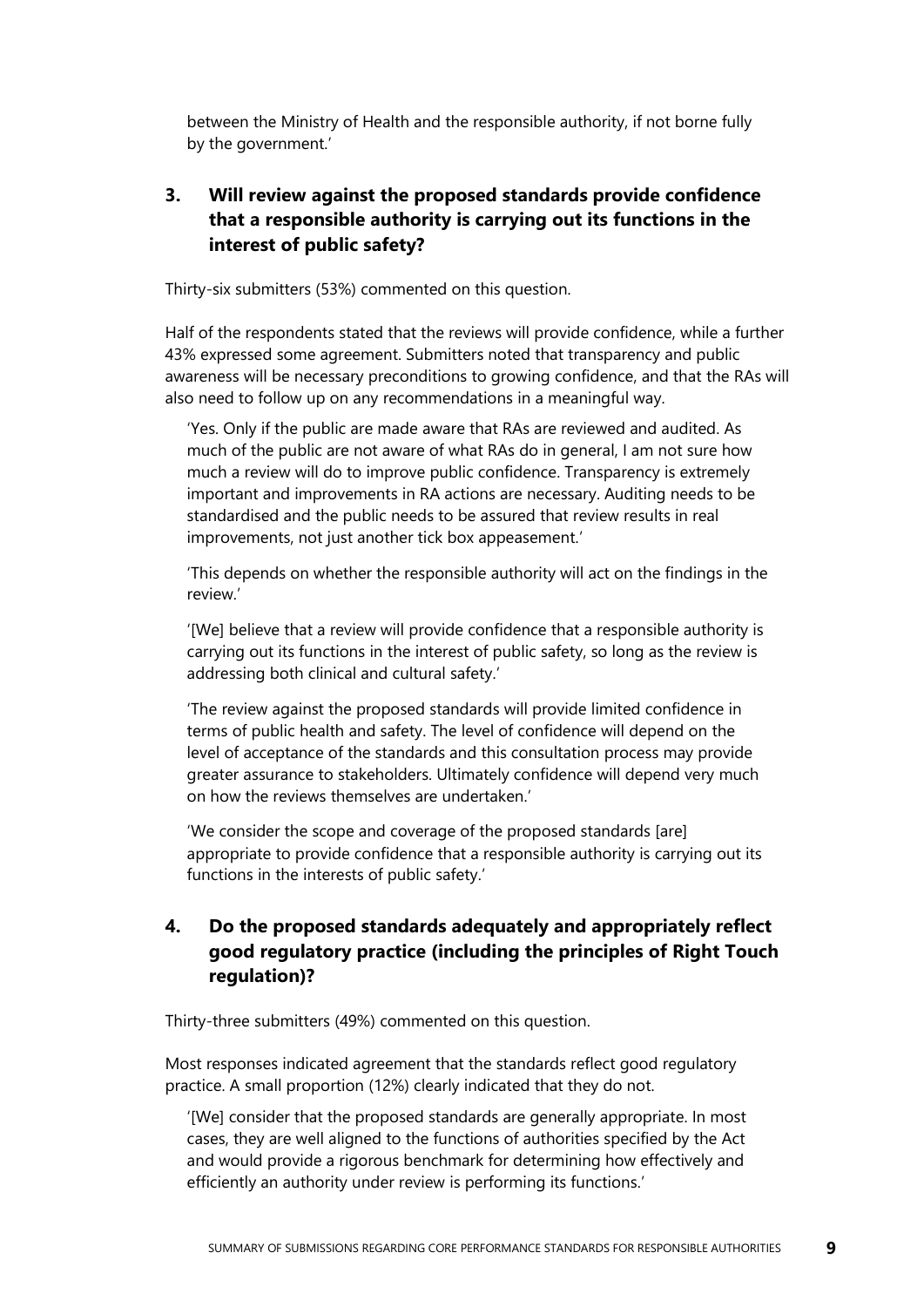'Some of the standards appear to be process, rather than outcomes, focused. For example, a number of the standards require the responsible authorities to have mechanisms in place for particular areas. With this wording, it might be possible for a responsible authority to meet a standard if they had such a mechanism in place even if the outcome of the mechanism is suboptimal … Without detail of the underlying processes, it is difficult to determine whether the overall programme of performance review will be consistent with Right touch regulation. While the standards are an important part of working to Right-touch principles, whether the performance review programme conforms to these principles will… depend on the approach taken and implementation. We think that more outcomes-focused standards would help the Ministry to judge whether the responsible authorities are working to good regulatory practice and Right-touch regulation, and make it easier for the performance review programme to do so.'

'In terms of a review of the adequacy of the 'Performance of Authorities' the proposed standards do not adequately reflect good regulatory practice as they do not specifically review the individual performance of those appointed to the authority, its cost effectiveness or the appointment process. As described, we believe the terms of reference and methodology and scope are too narrow.'

'No. The standards have been drafted at a functional level and do not reflect the principles of right-touch regulation (proportionate, consistent, targeted, transparent, accountable and agile). Nor do they reflect best practice health practitioner regulation around some of those other principles about proactive, forward looking regulation and the importance of engagement and partnership. These principles must be built into the standards.'

Some submitters indicated that the standards lack key components and so do not adequately reflect good regulatory practice.

'The partnership between the crown and Iwi provides a framework for Māori Health development health and wellbeing. This needs to be woven into all of the standards to ensure they are visible and RAs are held accountable for inclusion in all aspects of their relationships to ensure our workforce are culturally competent, provide safe cultural care to the population.'

#### **5. What gaps (if any) are there in the proposed standards?**

Forty-four submitters (65%) commented on this question.

Many of the themes mentioned above appear again here. Concerns about te Tiriti requirements, cultural safety, equity, cost, and hearing the voices of practitioners all feature.

'We wish to reiterate the importance of:

- a regulator being connected to the profession to ensure that the standards it sets are relevant, responsive and right touch to protect the public.
- strong and enduring relationships with key stakeholders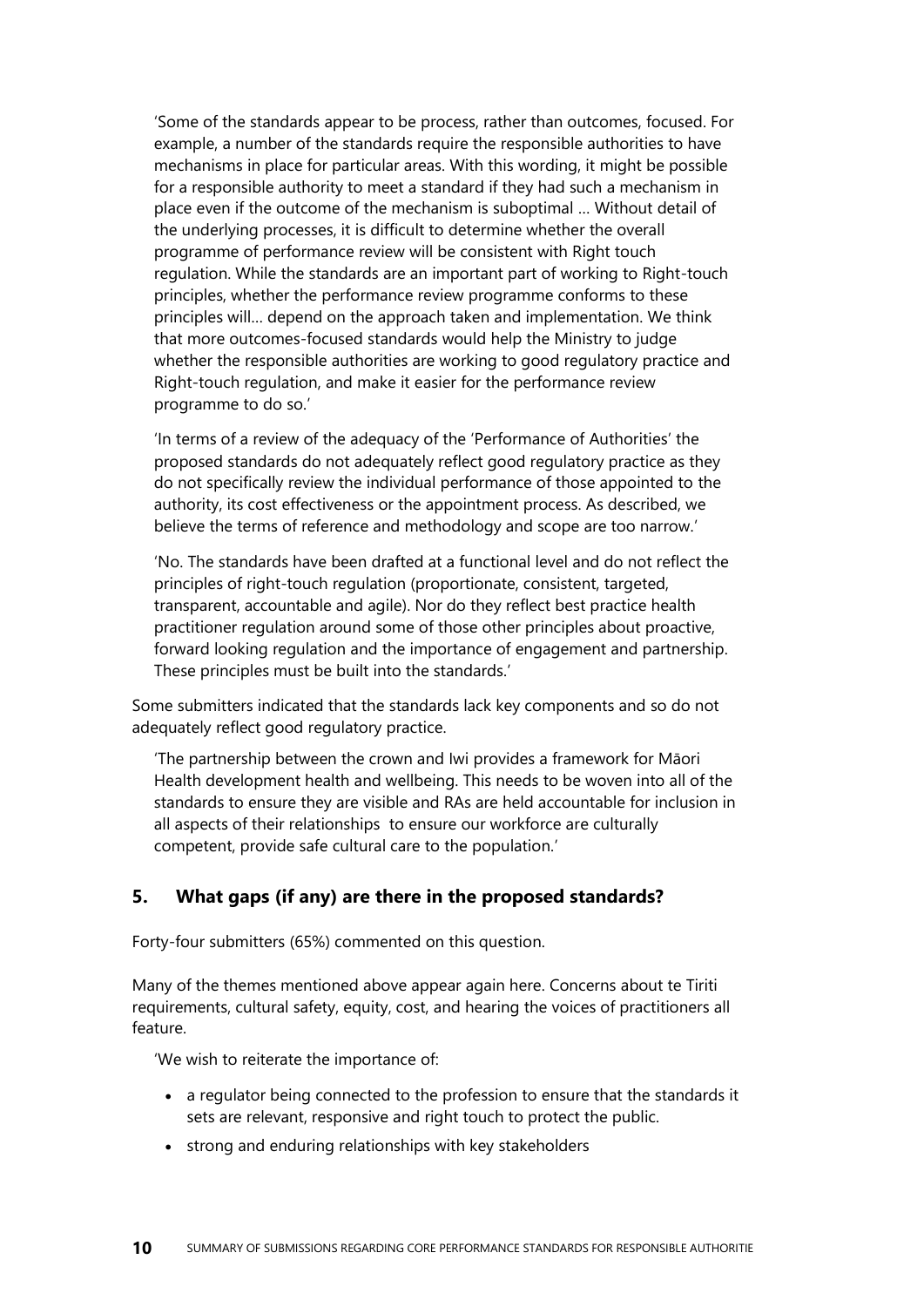- an expressed commitment by the regulator to improve health equity for Māori and policy's that demonstrate a strong commitment to te Tiriti and enduring relationships with Māori and iwi, and communities of interest
- open and transparent communication with the sector including when terms of reference for reviews are established.

The above are not strongly reflected in the draft terms of reference for performance review. The performance review focuses on the functions of the regulator under the Act however does not necessarily review the strategic capability of the governance board and the overall operational effectiveness of the regulator. There is no mention of the regulators engagement with strategic work that determines the relevance and contemporary forward focused review of the standards it sets.'

'Cultural safety is a key component of safe high-quality care as are equitable outcomes for all population groups. As such we feel there is a need to strengthen this in the guiding principles of the TOR. There is no mention of how the approach will address the assessment of the authority's Te Tiriti o Waitangi enactment both internally and of its members and if they provide culturally safe care. This should be part of the high-level requirements for all regulatory authorities.'

'With regards to the performance standard f) I think it could be useful to include a related standard that encapsulates that the responsible authority needs to demonstrate good administrative decision-making practices with regards to their decision-making on complaints.'

'There is nothing relating to an authority having appropriate and sustainable organisational infrastructures to support the execution of their responsibilities. While there is nothing specific in the Act directly related to this, the robustness of core functions such as IT, HR, financial management is critical to the ongoing work and sustainability of an authority. Demonstration of fiscal prudence is a core requirement for authorities.'

'Health equity is not mentioned at all which is worrying and this point should also be inserted and asserted at all levels.'

'We do not know how effective governance and leadership are in the responsible authorities, but numerous inquiries and reports have shown us that weaknesses in these areas can result in poorly functioning organisations that lead to deficient public protection.'

Some submissions included basic recommendations, while others highlighted higherlevel, strategic considerations.

'The RAs believe more focus should be placed on how the Standards might be more about protecting public safety, ensuring highest standards of professional competence, future trends and demands on health workforce and how RAs are positioning themselves to respond to these changes.'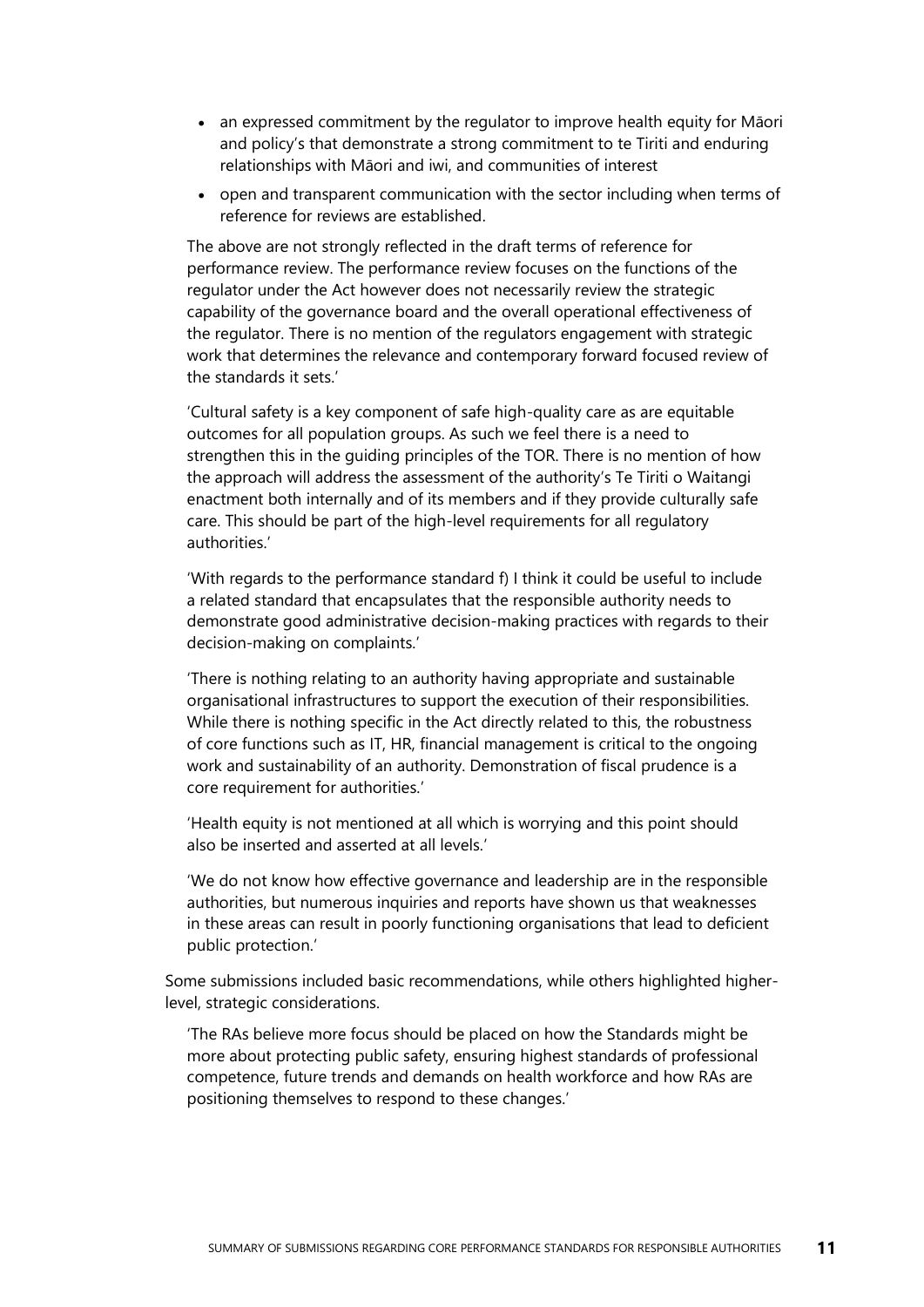**6. Most of the proposed standards are closely tied to a responsible authority's functions (as prescribed under s 118 of the HPCA Act). Others, for example those relating to the principles of the Treaty of Waitangi and of Right Touch regulation, take a broader view. Is it appropriate for the standards to include this broader focus?** 

Thirty-seven submitters (54%) commented on this question.

Over 85% of the submissions on this topic supported the standards, including the proposed broader focus.

'I believe so. the ToW [Treaty of Waitangi] is more than appropriate to be included and the Right Touch regulation would be great to consider in promoting for the Boards approach. I value the broader approach.'

'Certainly need to broaden to include principles of the Treaty of Waitangi which includes at RAs governance and board levels and in the operations of any of the RAs.'

'[We] agree with the proposed general Terms of Reference and [are] supportive of the proposed standards taking a wider view than the HCPA Act to include the Treaty of Waitangi.'

'We would agree that it is appropriate, and indeed important, to include this broader focus. A broader focus can allow routes in to identify and act on issues that might not otherwise be identified.'

'Yes, the principles of right touch regulation must be picked up as part of the review … In addition, since the introduction of the Act there are several themes that have emerged more strongly for regulation - patient-centred care, harm reduction (Malcolm Sparrow, Harvard University) and equity are examples. There is an opportunity to consider whether the review should consider these aspects of regulation.'

'[We] have a concern that the terms of reference may focus too narrowly on the wording in the HPCA Act, rather than including the wider processes that enable regulatory authorities to meet those functions.'

'We support the inclusion of performance standards with a broader focus, for example those relating to the principles of the Treaty of Waitangi and of Right Touch regulation as these are appropriate and an important part of Aotearoa New Zealand healthcare.'

Two submissions stated that the broader focus was not appropriate.

'Nevertheless the Board is concerned that certain standards proposed in relation to s.118(m) are inappropriate. Those standards were proposed late in the consultation process and were not subjected to the same degree of detailed consideration or discussion as the other proposed standards.'

A number of submissions encouraged further work on the cultural and te Tiriti aspects of the ToR and standards.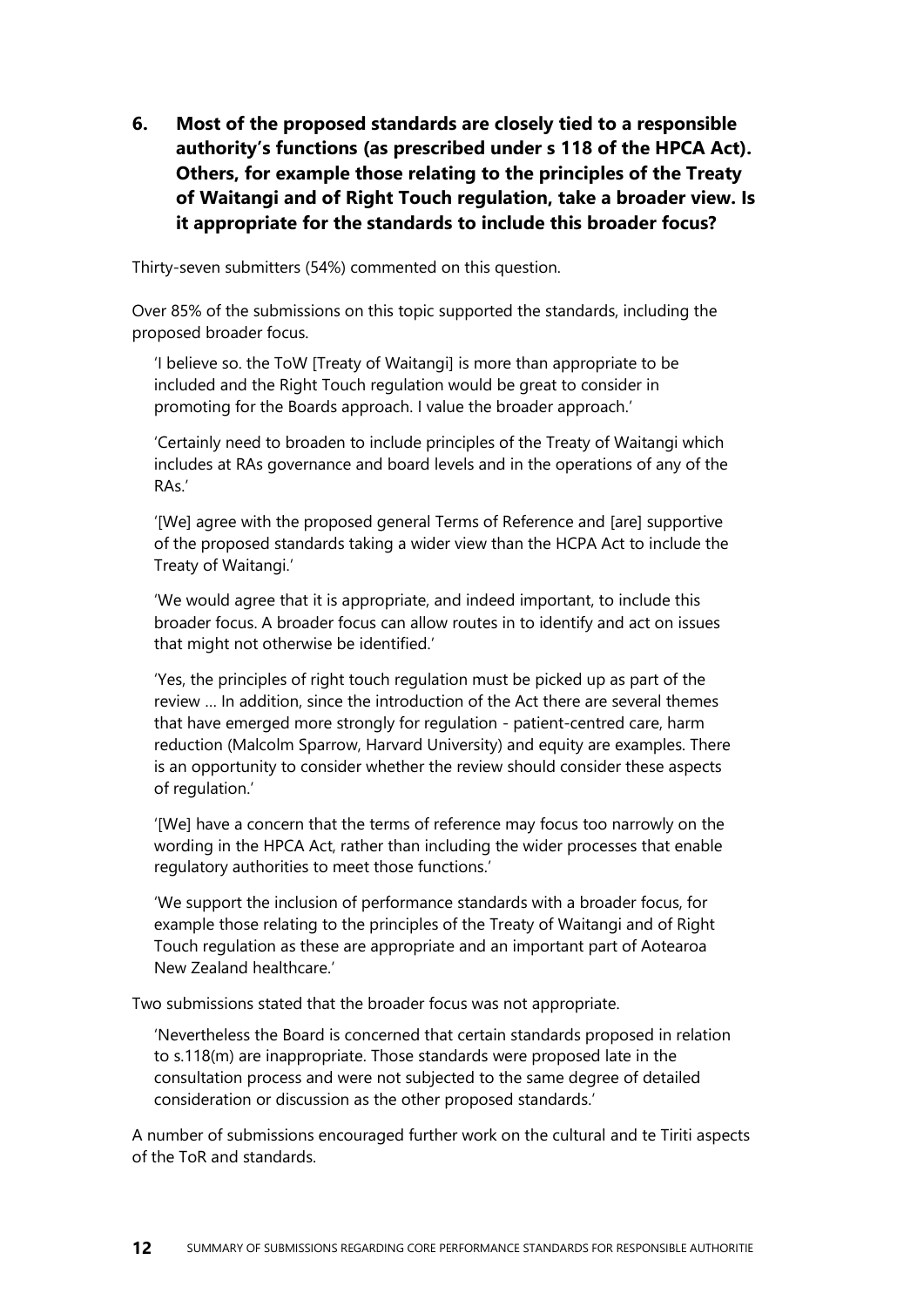'Being cognisant of Maori as a key guiding principle (assuming this is done and done appropriately with adequate liaison with Maori) I feel covers this broader focus.'

'The standards need to address the issue "What would Treaty Compliant" Regulation look like.'

- 'Cultural safety is a key component of safe high-quality care as are equitable outcomes for all population groups. As such we feel there is a need to strengthen this in the guiding principles of the TOR. There is no mention of how the approach will address the assessment of the authority's Te Tiriti o Waitangi enactment both internally and of its members and if they provide culturally safe care. This should be part of the high-level requirements for all regulatory authorities. If one of the principles is to help the public better understand both the HPCAA and their role one of the performance standards need to also look at:
- how each RA is engaging with consumers and with Māori as part of their Te Tiriti o Waitangi enactment.
- how they are, explaining their roles and making transparent their reports in plain English, Te Reo and other formats.'

# <span id="page-14-0"></span>**The standards**

Comments on the individual standards were generally supportive, with many submissions including specific suggestions for improvement. The summaries below highlight recurring themes and notable exceptions.

### **7. Standard relating to section 118(a) of the HPCA Act**

Twenty-seven submitters (39%) commented on this question.

Suggestions for improvement included consultation and cultural considerations.

'There needs to be clear criteria to avoid bias in the people selected for expert advisory groups. There also needs to be extended stakeholder input. From past experience there is not a definite link between (a) and (j/ja) in that it should be very clear that the requirements of (a) must involve transparent stakeholder input, consultation and feedback. This should also require clear availability of the evidence and information on which decisions were based. This is important because the responsible authority do not fall under the Official Information Act. Particularly section (a) is dependent on the calibre of the appointed council which requires more transparency and independent review.'

'[A]gree but needs a reference to cultural competency and working in partnership with Te Tiriti o Waitangi principles of Kawanatanga, Tino Rangatiratanga, Oritetanga, Te Ritenga.'

'The main focus of our feedback relates to ensuring independent performance reviews of responsible authorities address the issue of extension or redefinition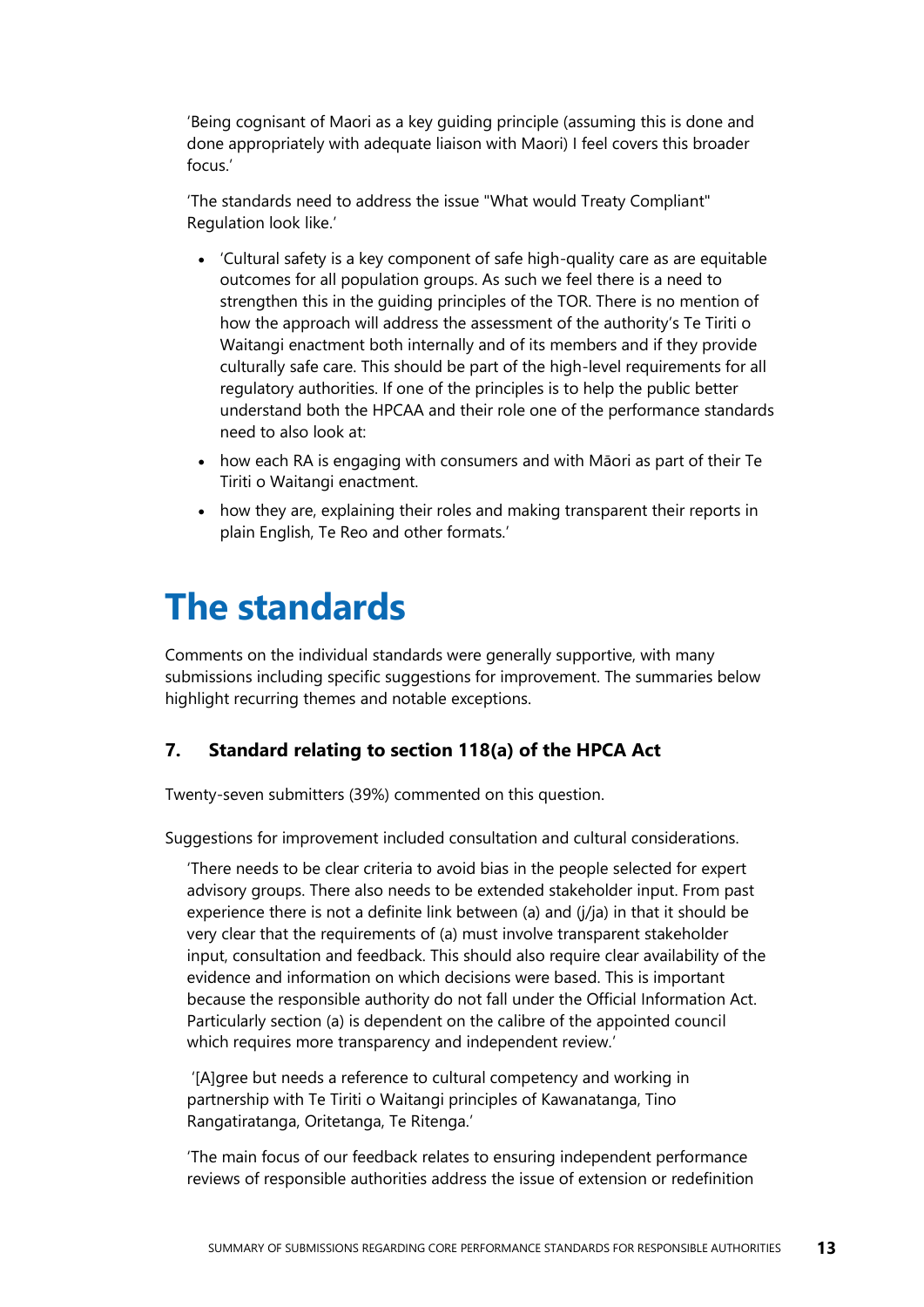of scopes of practice (and related issues such as the qualifications required). Currently, responsible authorities determine their own scopes of practice and do not have any legislative requirement to consult when extending or redefining these. We believe this represents a serious risk to public safety and could also allow professional self-interest to compromise a focus on protecting the public … We submit that the independent performance review should consider whether a responsible authority has consulted with other groups beyond its own profession when it seeks to extend or redefine scopes of practice, and to determine the qualifications that are required for this purpose.'

#### **8. Standard relating to section 118(b) and (c) of the HPCA Act**

Twenty-one submitters (31%) commented on this question.

Suggestions for improvement included clarifying terms used and broadening the standard's coverage.

'Once again, [we] would request further clarification regarding the definition of "timely accreditation and monitoring mechanisms" and [request] an alteration of this to ensure it is timebound. This is to ensure that there are minimal discrepancies across regulatory authorities.'

'Recertification programmes as well as conditions on scopes need to be added to the Standard. The mechanism used by the RAs for "policing" or monitoring conditions on scope needs to be identified. This has a strong public protection element. Additionally, some RAs use voluntary agreements/undertakings, which although not based in a legal framework are used as a mechanism for public protection. It would be helpful to understand what standards are applied to these. There are other timeframes applicable to practising certificates apart from annual practising certificates. The recertification process is important in addressing and catching issues of competence, conduct and health. There needs to be a standard on how the RAs ensure that practitioners applying for a practising certificate are fit and competent to practise. There is more to this function than just the issuing of practising certificates.'

### **9. Standard relating to section 118(d), (e) and (k) of the HPCA Act**

Twenty-two submitters (32%) commented on this question.

Feedback was mixed, but generally supported this proposed standard. Suggestions for improvement were wide ranging.

'Cultural safety is a key component of safe high-quality care as are equitable outcomes for all population groups. As such this standard should refer to cultural safety as part of competence.'

'We note that the terms "proportionate", "appropriate" and "transparent" are being used in this Standard which is taken from the Professional Standards Authority on good regulation. However, the term "agile" is missing from the Standard and is an important function of RAs. There is no mention of promoting competence in the related Standard. There needs to be information about the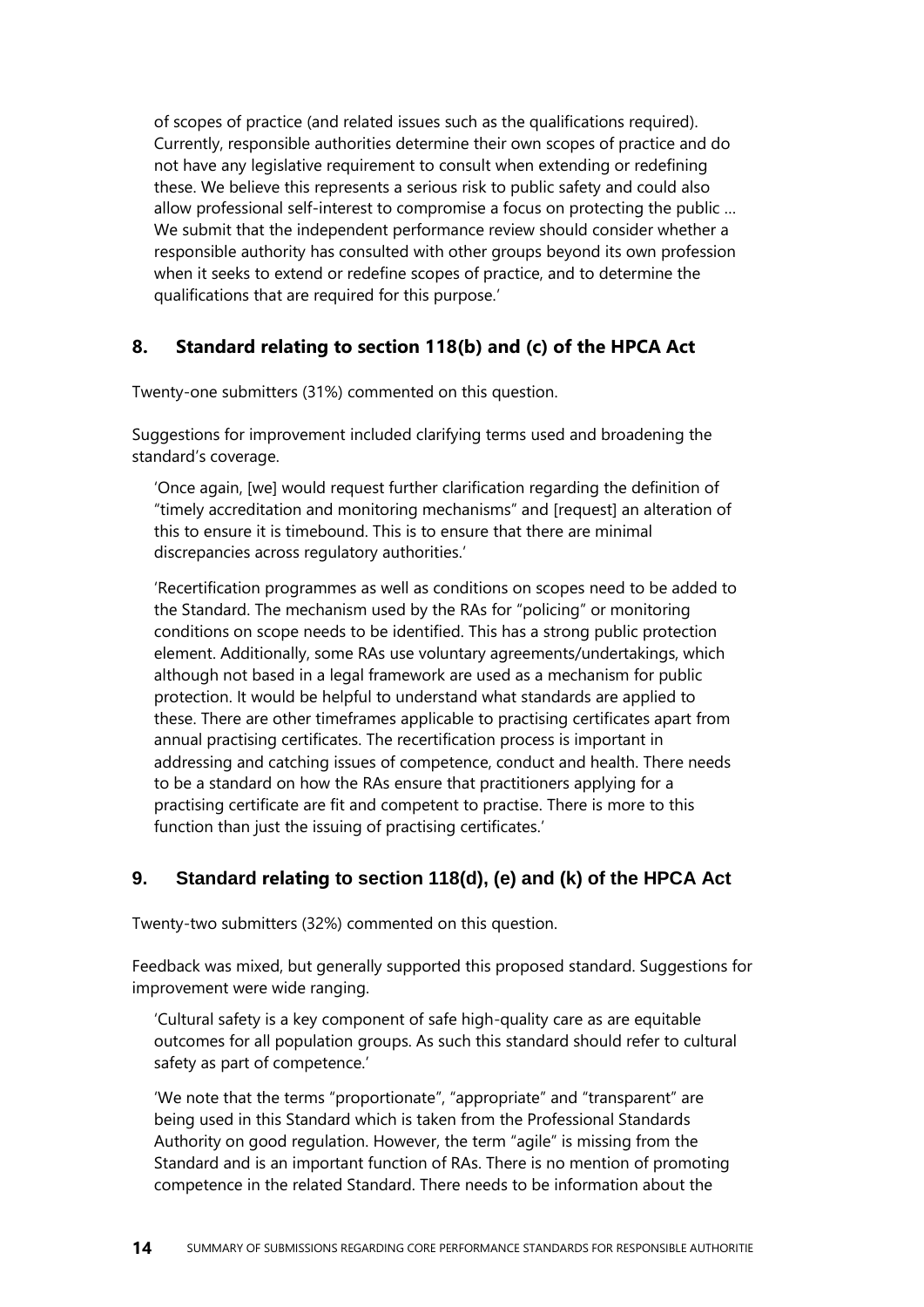lay representation on competence review committees. There needs to be clear policy and process for competence reviews if transparency and avoidance of "professional capture" is to be demonstrated. Recertification programmes are missing from this related Standard, and more importantly, how failures within the programmes are managed. There is no related Standard on how the RA engages with the profession. For example – communications, newsletters promoting education and training, the use of social media like Facebook and LinkedIn etc., and the relationship with associations and colleges to foster education and training. In addition, there is nothing in the standard about how RAs monitor and support continuing professional development and its link to recertification processes and competence.'

#### **10. Standard relating to section 118(f) and (g) of the HPCA Act**

Twenty-four submitters (35%) commented on this question.

Most comments on this standard were quite brief and succinct, and generally supportive. Suggestions for improvement included demonstration of good 'administrative decision-making practices', consideration of appropriate support needs for Māori, and acknowledgement of the role of the Health and Disability Commissioner (HDC).

'It may be intentional on the part of the Ministry, but we believe there could be greater specificity provided in this standard to outline what is expected of a fitness to practise process. There is no inclusion, for example, of taking action to restrict a registrant's practice.'

'The Standards need information on the mechanism used to keep the complainant informed of process and whether the RA has a mechanism in place to inform overseas jurisdictions of concerns if the practitioner leaves New Zealand. This is important given the provisions within the Trans-Tasman Mutual Recognition Act. The need to identify how risk of harm/ serious risk of harm is assessed is missing from the Standard, as well as clarity on the assessment triage processes that delineate risk of harm and serious risk of harm. This is a key regulatory function and crucial for public protection and confidence in the regulator.'

#### **11. Standard relating to section 118(h) of the HPCA Act**

Twenty submitters (29%) commented on this question.

Submissions again generally supported this standard and made a number of suggestions for improvement.

'There needs to be detail that shows processes are in place for independent assessments under section 45 of the HPCA Act. In addition, that the RA has a process to monitor ongoing health issues. The use of voluntary agreements or undertakings comes under this – when are these used and what safety measures are in place if practitioners fail to comply.'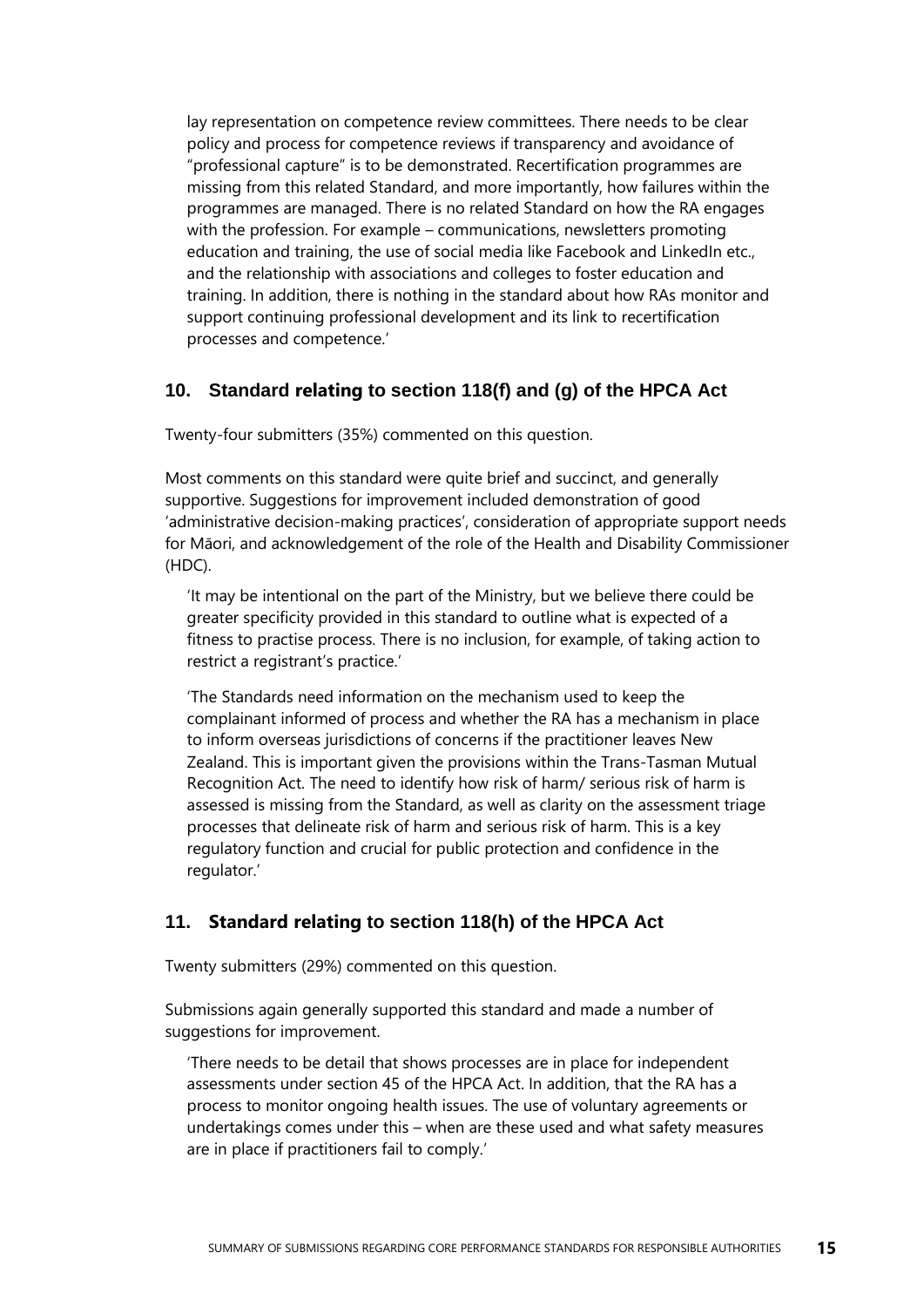'Ensure that responsible authorities provide a pathway to support reintegration into the profession for a health practitioner who is unable to perform the functions required.'

#### **12. Standard relating to section 118(i) of the HPCA Act**

Twenty-four submitters (35%) commented on this question.

Most of the suggestions made in respect of this standard were in relation to cultural competence.

'… please ensure that the cultural competency standard (i) explicitly refers to Pacific people alongside Maori, i.e. the standards of clinical and cultural competence and ethical conduct that are … inclusive of one or more competencies that enable practitioners to interact effectively and respectfully with Maori and Pacific.'

'I believe these guidelines should be developed in collaboration, not just consultation, with the profession.'

'This standard should refer to cultural safety rather than cultural competence. Cultural safety is a key component of safe high-quality care as are equitable outcomes for all population groups. This standard should also refer to standard setting regarding the enactment of Te Tiriti o Waitangi articles by its members and the provision of culturally safe care.'

#### **13. Standard relating to section 118(j) of the HPCA Act**

Twenty-four submitters (35%) commented on this question.

Submissions generally supported this standard. Suggestions for improvement ranged from including other stakeholders in liaison work to creating an overarching authority.

'This would be better to include effective and collaborative relationships with other relevant stakeholders and not just authorities.'

'… I feel strongly that the importance [of] this facet cannot be under-estimated. For the sake of clarity, consistency, understanding among public and health professionals we need consistency of "generic" standards (I would advocate for a cross RA "foundational HPractitioner ethical principles" document - it is absurd that some RAs allow some behaviours and others don't from an ethical perspective - it is this that creates confusion for public, perceptions of selfinterest, and creates confusion and barriers between health professionals).'

'I think this should also include understanding the environments that their key stakeholders are working in as the responsible authority may have a very different environment to clinical / academic staff.'

'I do wonder if there should be one overarching responsible authority (as in the UK) to oversee this work. Currently we are duplicating and wasting money supporting multiple Regulatory Authorities. There must be a more cost-effective way to manage this. Yes have specialists within the overarching responsible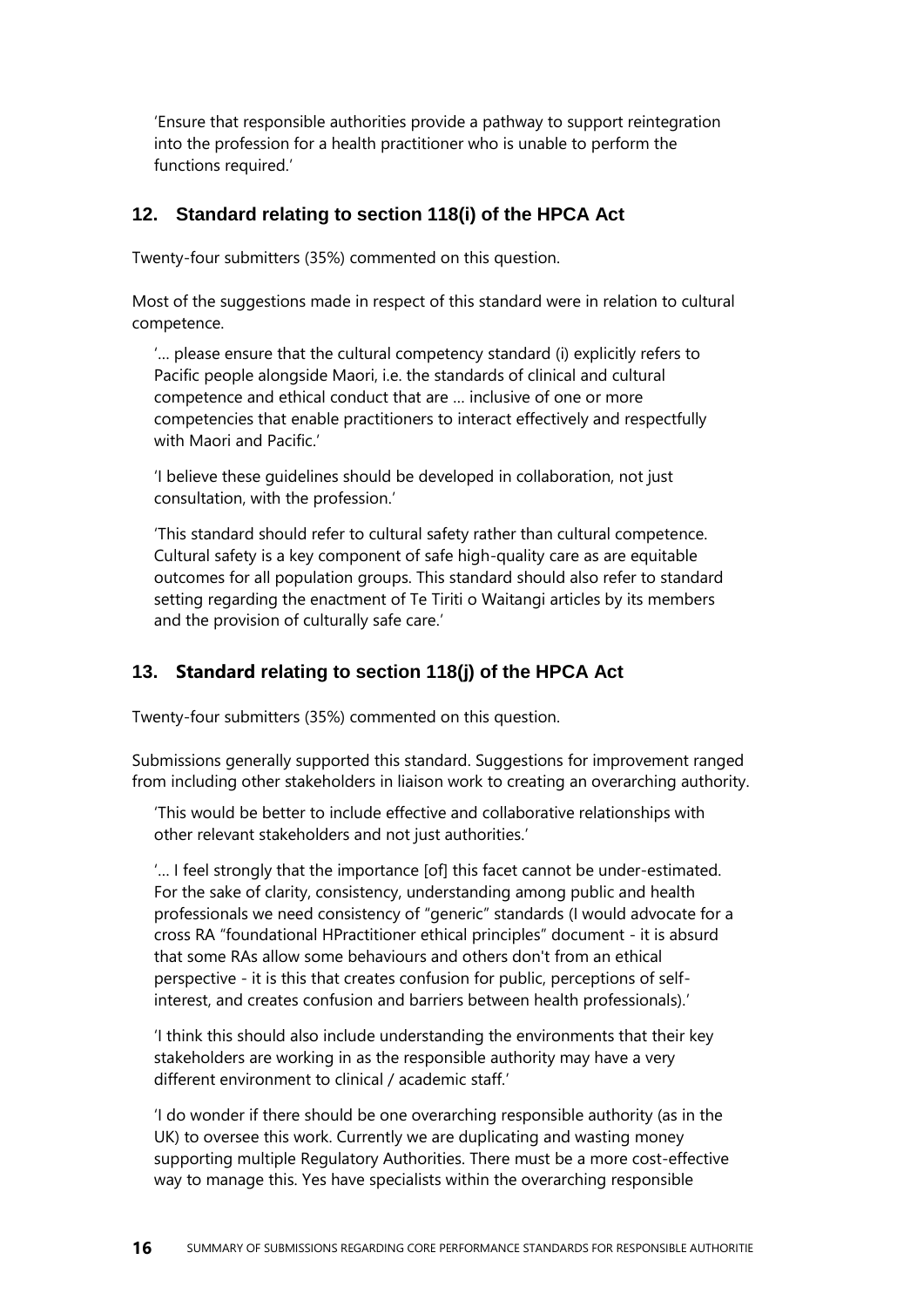authority (subject matter experts - although with an investigation you would often look into the sector for advice anyway). I believe some Regulatory Authority have become an industry unto themselves. I would support simplification of this sector with one responsible authority body governing much of this.'

'Our experience is that it can be difficult for all RAs to liaise and work with each other in a meaningful way. As a consequence, it may be difficult to identify how RAs would provide evidence around this Standard. The Standards call for an understanding of the environment in which they work. It will be interesting to see how this understanding is evidenced in the reviews. We suggest that an additional Standard be added which identifies that authorities demonstrate learning from each other so that best practice is promoted across the authorities.'

### **14. Standard relating to section 118(ja) of the HPCA Act**

Twenty-one submitters (31%) commented on this question.

Submissions generally supported this standard and were quite succinct.

'Great. I do hope this picks up on areas where current boards can work more between other professional bodies.'

'The RAs understand that tethering this function back to the competencies and other Standards is a clear way of demonstrating the requirements of this function, but as referred to previously, it is not clear how the outcomes of this function will be demonstrated.'

## **15. Standard relating to section 118(l) of the HPCA Act**

Seventeen submitters (25%) commented on this question.

Submissions again generally supported this standard. Several included suggestions for improvement, with an emphasis on te Tiriti concerns.

'Many of the documents written by RAs tend to be written for the profession rather than the public. The language used can often be complicated and contain legalise. It would be helpful to see a Standard that requires plain English (and plain Māori) to be used in the RA's documents and website.'

'All RAs should provide information on how they work in concordance with the Treaty of Waitangi at board and operational levels.'

'If one of the principles is to help the public better understand both the HPCAA, [and] the role and function of regulatory authorities, this standard need to also include:

- how each regulatory authority is engaging with Māori as part of their Te Tiriti o Waitangi enactment.
- how each regulatory authority is engaging with consumers.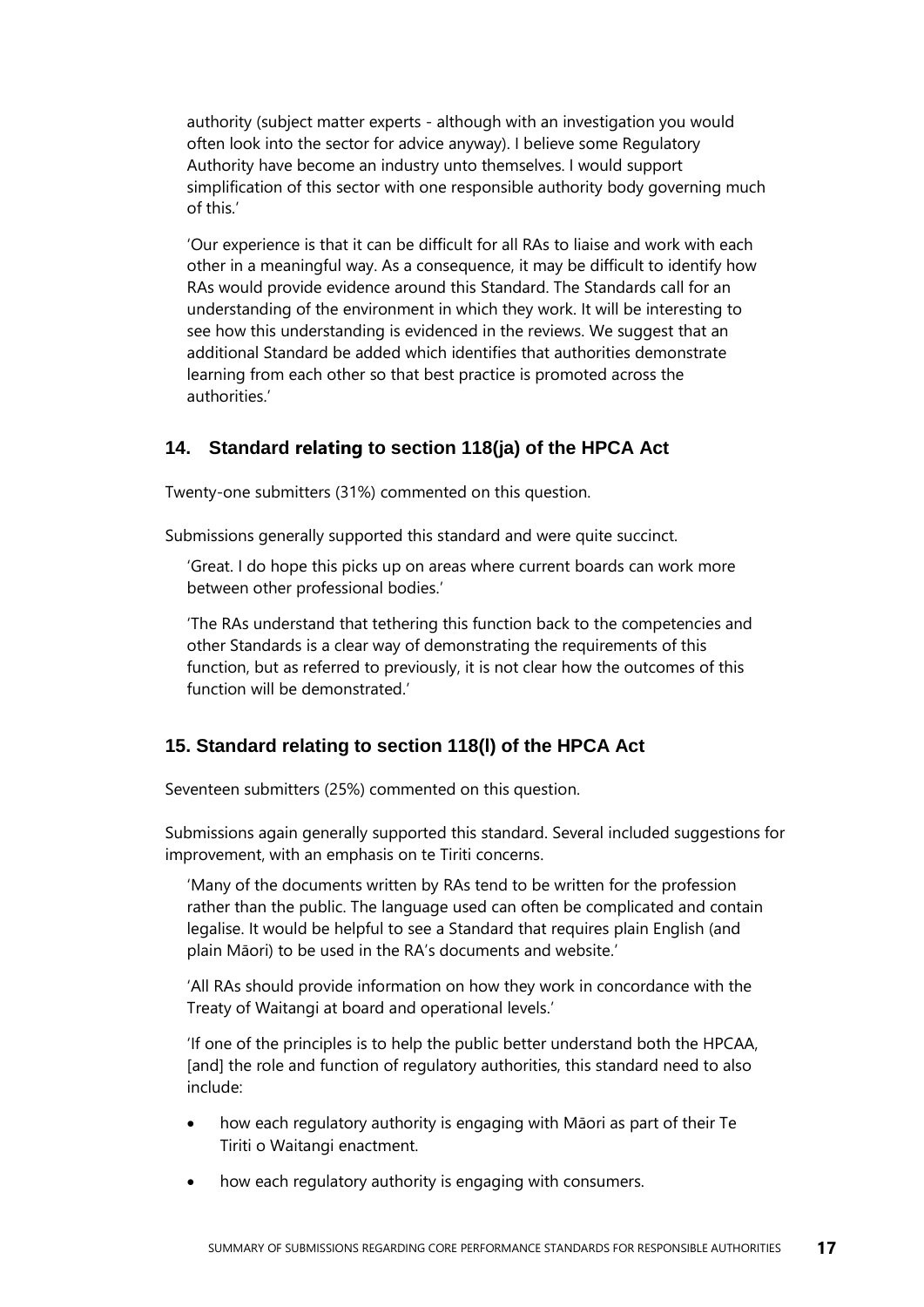• how they are explaining their roles and making transparent their reports in plain English, Te Reo, and other formats.'

'An additional dot point is required: The responsible authority … ensures the practitioners are fully aware of the responsibilities of the authority and the authorities prescribed requirements they, as practitioners, have to meet.'

#### **15. Standard relating to section 118(m) of the HPCA Act**

Twenty submitters (29%) commented on this question.

Submitters expressed general support for this standard, with the following two notable exceptions.

'[We] consider that the proposed s 118(m) standards would fall outside the lawful scope of a performance review conducted under s 122A of the Act. In particular, most of the proposed standards for s 118(m) don't relate to any statutory function of authorities. The first two points are problematic. In particular,

- because authorities are not part of the Crown, they are not parties to the Treaty of Waitangi. Nor are they subject to the principles of the Treaty of Waitangi under the New Zealand Public Health and Disability Act 2000 (or otherwise) as they are not providers of health and disability services and they do not deliver or control health outcomes.
- authorities may choose to adopt the principles of Right Touch Regulation promulgated by the PSA [Professional Standards Authority in the UK], but they need not do so. Recent evidence suggests that there is little to recommend UK regulatory approaches as exemplars for NZ. (see the UK report concerning the Paterson inquiry).'

'We understand this to be a catchall function. The items identified, including Right Touch, health equity and emerging areas of risk are not "other functions, powers, and duties that are conferred or imposed on it by or under this Act or any other enactment". As there are extensive clauses in section 118 that are identified, there ought to be no unrelated areas included, however admirable they may be. The Ministry will need to provide RAs with clearer guidance around its expectations on this Standard.'

Suggestions for improvement again largely focused on te Tiriti concerns.

'This standard needs to be strengthened in point 1 to demonstrate how the authority enacts and embeds the articles of Te Tiriti o Waitangi.'

'Whilst it is important that Te Tiriti o Waitangi has been included, [we are] disappointed that this is the first mention throughout the entire performance standards relating to Te Tiriti o Waitangi. We recommend that the Ministry review the standards and place Te Tiriti o Waitangi at the centre of them to prevent tokenism and cultural appropriation by regulatory bodies.'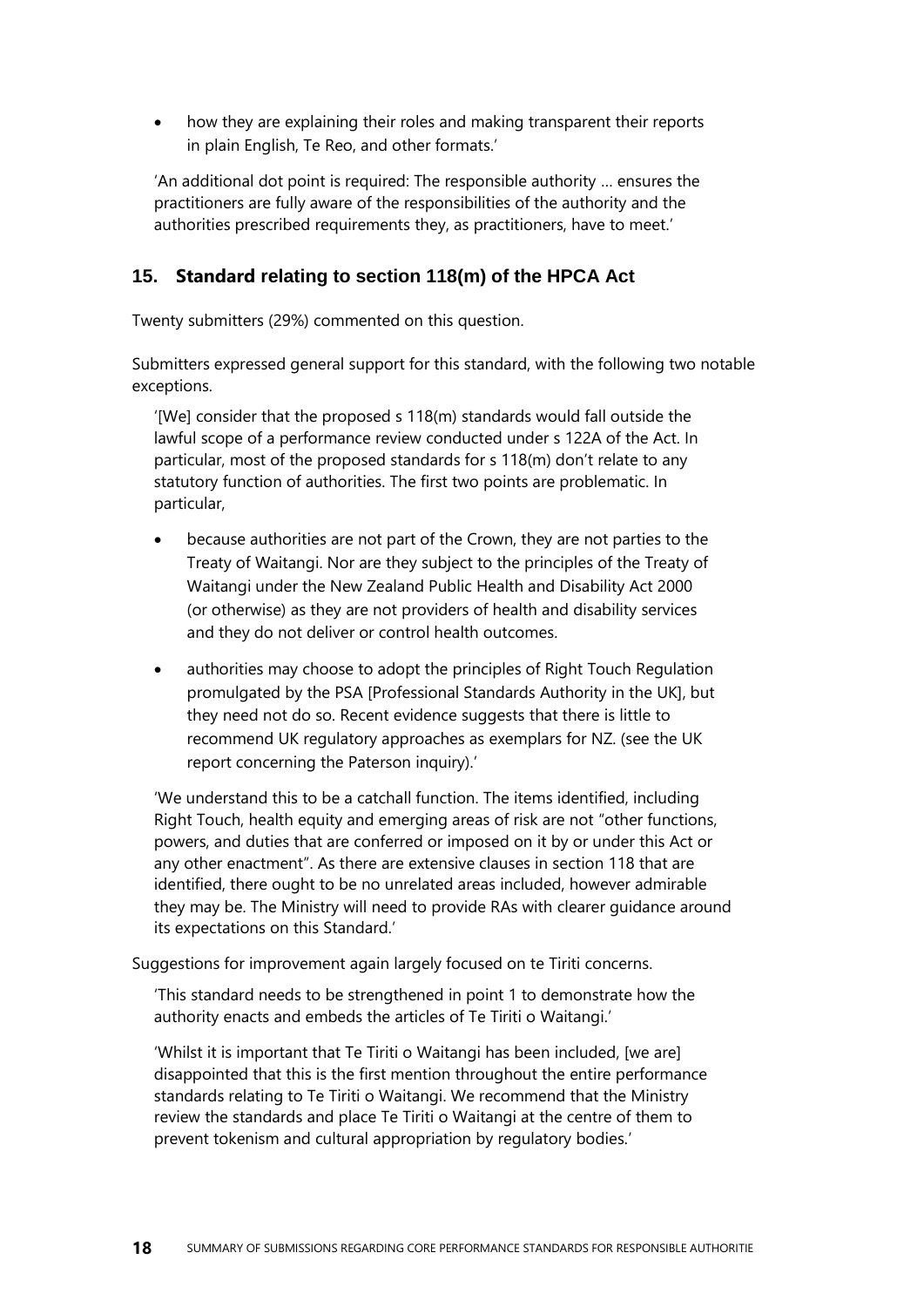'As mentioned previously the UK Right Touch framework is drawn from overseeswhilst it may help there is an opportunity to design a NZ framework underpinned by the Treaty of Waitangi'

#### **16. Any other comments (including comments in email submissions that didn't clearly align with the questions above)**

Forty-eight submitters (71%) provided further comments.

This final, catch-all question attracted a wide range of comments. Parts of some emailed submissions are also included below where the subject they dealt with could not easily be connected to one of the previous questions. Many submitters used this opportunity to note their support for the establishment of performance reviews. The following samples of their comments emphasise recurring themes or raise issues not previously noted.

'We support the overarching intent of strengthening consumer protection, institutional design and improving overall performance of regulators through the use of agreed review standards and guiding principles. These are important features for improving and maintaining a culturally responsive health system, which is necessary to support the goal of resilient and healthy Pacific communities.'

'The [(English) Law Commission, Scottish Law Commission, and Northern Ireland Law Commission] propose that the duty to protect the public should provide that the regulators must ensure proper standards for safe and effective practice. They note that the reference to ensuring proper standards does not refer to the specific statutory tasks of issuing codes of conduct or standards of proficiency. It is a far broader concept that encompasses the need to raise the standards of the profession overall and reduce the instances in which regulator intervention is needed to protect the public from registrants whose fitness to practise is impaired. They state the focus remains on public protection but there is an additional acknowledgement that this is achieved through the broad range of activities undertaken by the regulators, not just fitness to practise proceedings. Thus, in their considered view, all the statutory functions of the regulators – registration, setting standards for education, conduct and practice, and taking action where the standards are not met – would flow from this duty.'

'[We are] writing in strong support of the process for performance reviews of the responsible authorities (RA). The reinforcing of functions of the RA is timely and in the experience of the [society] necessary, and overdue. As is stated in the background information. there has been a general loosening of the documented roles of the RA. Having a performance review every five years is at odds with most of the members of the RA who are appointed for 3-year terms. It would be an expectation that some form of written review should be submitted on an at least 2-year basis to ensure that there is no loss of focus in the intervening period.'

'"Written in plain English" – A barrier at the onset. Considerations need to be made in changing this to be culturally safe and inclusive. To finish, further research needs to be sought to further genuinely develop the core performance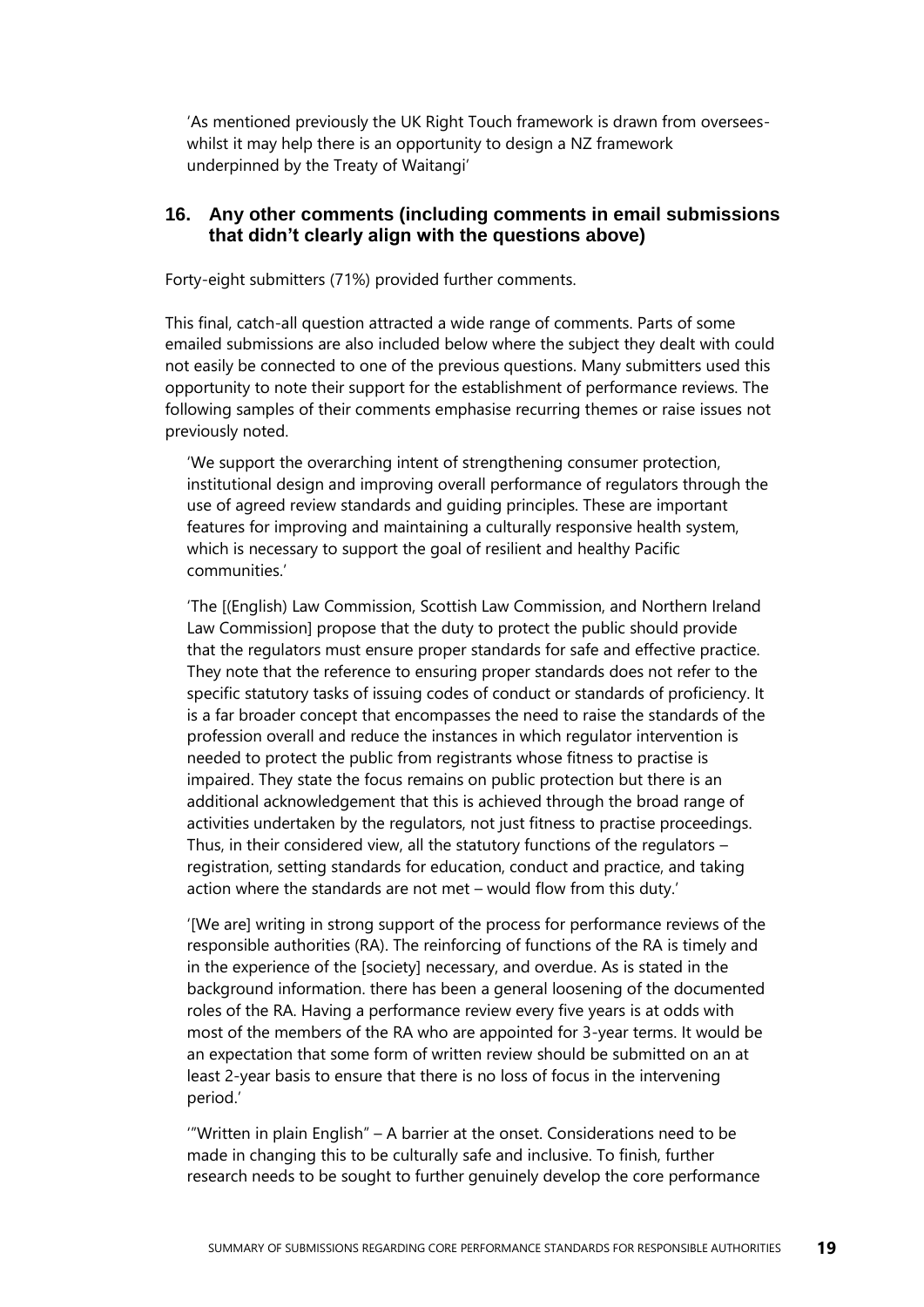standards for responsible authorities' that assures an equitable and genuine approach and establishes a clear partnership between the stakeholder and Māori at all levels.'

'We support the need for a review process of regulatory authorities and seek active engagement to assist in the improvement of the transparency, consistency, communication, timeliness and impartiality of outcomes of the responsible authority regulating dentistry.'

'Self-reflection needs to be embedded within the standards to provide a meaningful standard and explanation to the public.'

'[We] understand the decision to require RA's to fund Reviews. However, the disparity in Annual Practising Certificate (APC) costs between RA's and the fact that many professions in the public health sector have some or all their costs covered by the taxpayer, creates a further disadvantage for those professions that do not access public health funding. The chiropractic profession currently wholly funds the Chiropractic Board. The majority of other RA's who have practitioners working either wholly or partly in the public health sector, are wholly or partly funded by the taxpayer. This creates an inequity which the Ministry should consider in its deliberations as to where costs for the Performance Review lie.'

'Measures designed to improve quality standards and safety for consumers, as outlined in the draft Terms of Reference and Core Performance Standards of Responsible Authorities, are supported by ACC [Accident Compensation Corporation]. The feedback below reflects the combined comments from ACC's Clinical Health Sector Relationship Managers, Policy Team and the Provider Performance Monitoring Team.

- 1. Review and implementation of remedial action needs to ensure issues are resolved and authorities held accountable.
- 2. The outlined process is not clear regarding the process for any RA that does not meet the required standards.
- 3. The minimum competence standard need to continue to evolve to incentivise improving clinical quality standards. We would encourage a specific focus on cultural safety standards.
- 4. ACC experience of communication with RAs is variable, this includes levels of engagement, communication. Having more explicit standards around how they are expected to interact with stakeholders would improve confidence and reduce disparities between the RAs.
- 5. In the case of new RA's being established (e.g., when a new practice becomes regulated) there should be discussion of whether there needs to be further requirements or shorter timeframes between Performance Reviews.
- 6. It may be useful to include a more comprehensive monitoring and reporting standard regarding data.
- 7. In the section "transparency and impartiality" it may be worth noting that an important factor is ensuring the governance of RA's is balanced to mitigate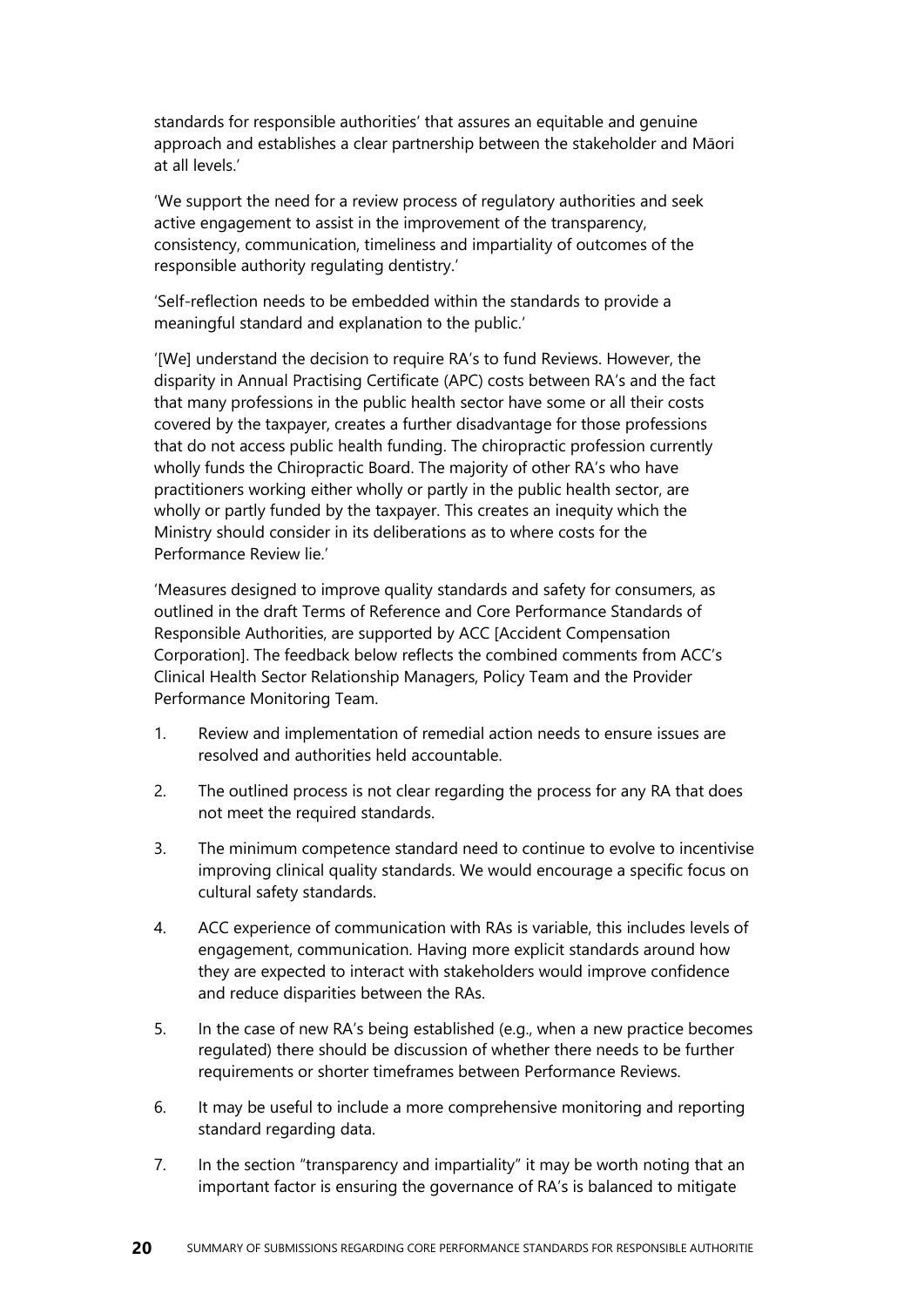the risks associated with a sector self-regulating, and outlining the process for appointing members to an RA. This includes ensuring that a majority of members are health practitioners, and the number of laypersons required, and sign off by the Health Minister.'

'Responsible authority transparency. Responsible authorities are not subject to the Official Information Act 1982 and as a result are not required to be transparent like Crown entities are. In comparison, HDC is subject to requirements under the Official Information Act 1982 (OIA) and as such must provide information upon request by the people of New Zealand. The OIA, through providing access to official information to the people of New Zealand, enables effective participation in the making and administration of laws and policies and promotes the accountability of the government. As responsible authorities are not subject to the OIA they are inherently less transparent than entities that are subject. Responsible authorities should make their internal policies and procedures publicly available to ensure transparency and consistency in decision making as well as ensuring the principles of natural justice are followed. Responsible authorities should also widely consult with the health practitioners they regulate on any matters that have an effect on their professional practise and responsibilities.'

'Identifying, assessing and mitigating risk is an important function for all RAs. Effectively, RAs are not close to the point of risk in healthcare. The point of risk at an individual level is the practitioner/patient interaction, and RAs cannot be represented at those interactions. Again, section 118 of the HPCAA recognises this by requiring RAs promote and "facilitate inter-disciplinary collaboration and co-operation in the delivery of health services". There are several risk management frameworks in the regulation world including the work of Harry Cayton and Professor Malcolm Sparrow. Whether these models are the basis of a risk framework the Ministry of Health supports is moot; the key point is that the RAs have adopted a risk framework that is recognised and that it uses to effectively meet its operational and strategic functions under the HPCAA. The relationship between the RAs and the Health and Disability Commissioner (HDC) is an important factor in assessing RA performance. Both RAs and the HDC receive complaints from the public, and there is some overlap in jurisdiction. However, delays in HDC investigations, and communication between the HDC and RAs can affect the performance of RAs. This is an important criterion in determining any RA's performance.'

'Published Standards outline a roadmap for quality improvement. Given the cost implications for smaller RA's we would suggest that a tiered approach to the review (smaller RA's being reviewed on less criteria) be adopted. What happens if the RA's don't demonstrate competence against the Standards or Principles? What will this do to confidence in the RA system? It will be very important how the outcomes of the Reviews are managed. We note the release of the Health and Disability System Report and recognise that it identifies opportunities for change in relation to regulatory functions. This is particularly throughout the workforce section generally and specifically on page 194. Given that the RA review will be a precursor to significant changes in the New Zealand Health System such as the introduction of panprofessional structures and merging of authorities, we are hopeful that any RA review will help inform future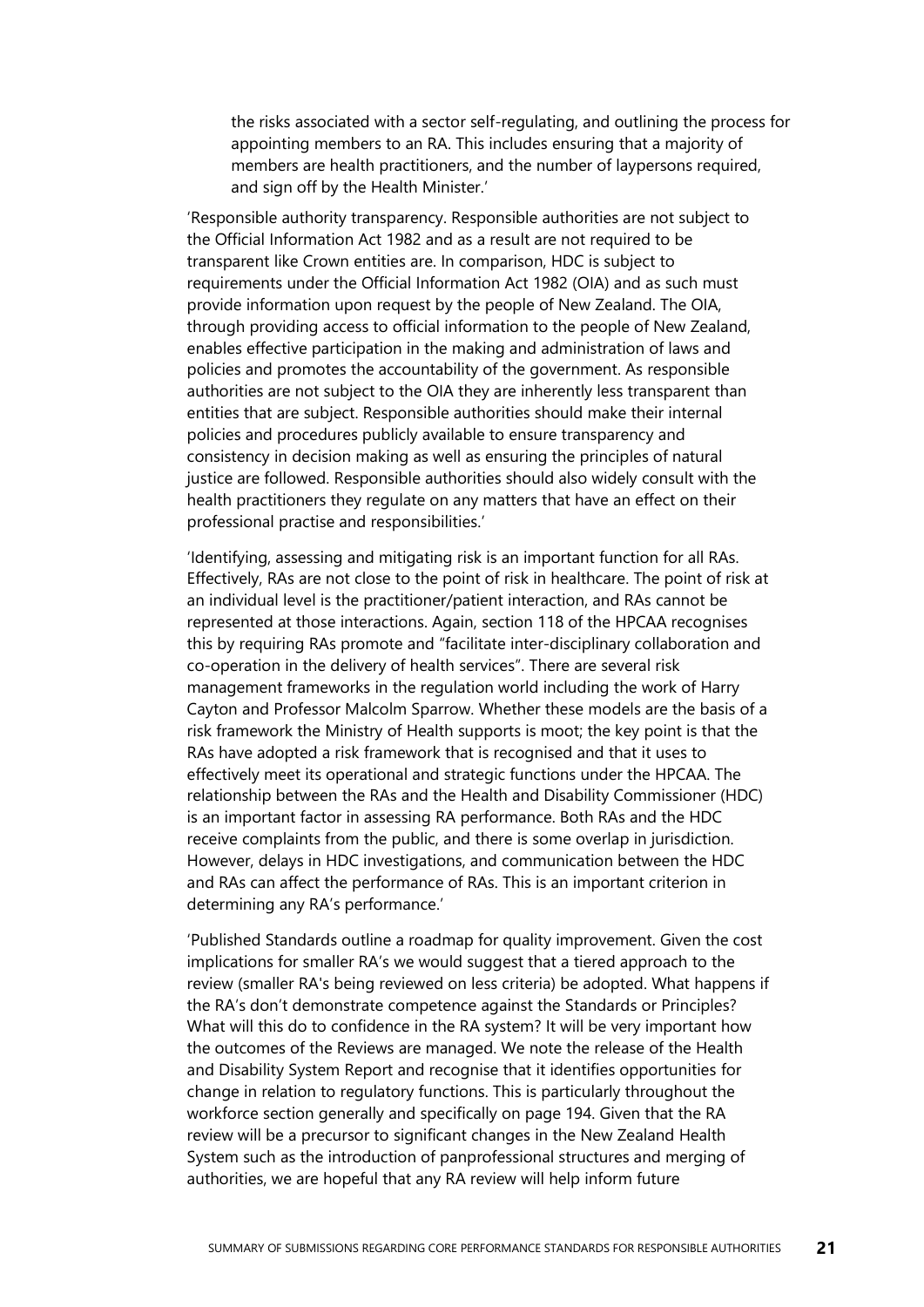opportunities. By focusing reviews in part on efficiencies, findings may help to find synergies between authorities and facilitate proposed mergers.'

'[We] jointly offer feedback to the terms of reference suggested by the Ministry of Health for performance reviews of Responsible Authorities. We offer several suggestions but most critically:

- The importance of the review to reflect each Council's obligations to Te Tiriti o Waitangi.
- The importance of reflecting risk-based and other modern regulatory strategies, including the principles of right touch regulation within the standards.
- The need for the review to add value to performance with an attention to costs. It is likely that there will be additional costs to the RA's borne from direct and indirect review preparation.
- Whilst we understand the possible value of the HealthCERT framework for reporting and coordinating the reviews, we support a quality assurance and improvement lens from a "team" of reviewers that understand the New Zealand health regulation context, as distinct from the delivery of health services.
- We support the proposition that all responsible authorities (RAs) should be subject to ongoing and objective review, to support ongoing quality assurance and improvement, to improve public safety and ensure confidence in the regulatory system.

To support the purpose of the review we propose that a stronger focus should be placed on the international regulatory best practice. Examples include riskbased regulation (Professor Malcolm Sparrow, Professor of the Practice of Public Management, Harvard's Kennedy School of Government, Faculty Chair of Executive programme Strategic Management of Regulatory and Enforcement Agencies, teacher on ANZSOG [Australia and New Zealand School of Government] programme), and response regulation (John Ayers, Professor at Yale Law School & Yale's School of Management and John Braithwaite, Emeritus Professor and Founder of the School of Regulation and Global Governance at the Australian National University) as well as the principles of right touch regulation, ensuring that regulation is proportionate, consistent, targeted, transparent, accountable and agile.

These reviews can be expensive, both in direct and indirect cost. We are conscious that the full costs of the reviews will be borne by the profession indirectly and so, it is necessary to ensure value for money and quality assurance and improvement from the review.

While we acknowledge the attraction of being able to tailor a review to the circumstances of a particular RA, the optimal benefit from a review framework will come from applying a consistent lens and set of criteria to all RAs. Establishing and publishing those criteria in advance, and applying them to each review, will not only allow RAs to have those criteria as a focus in their thinking